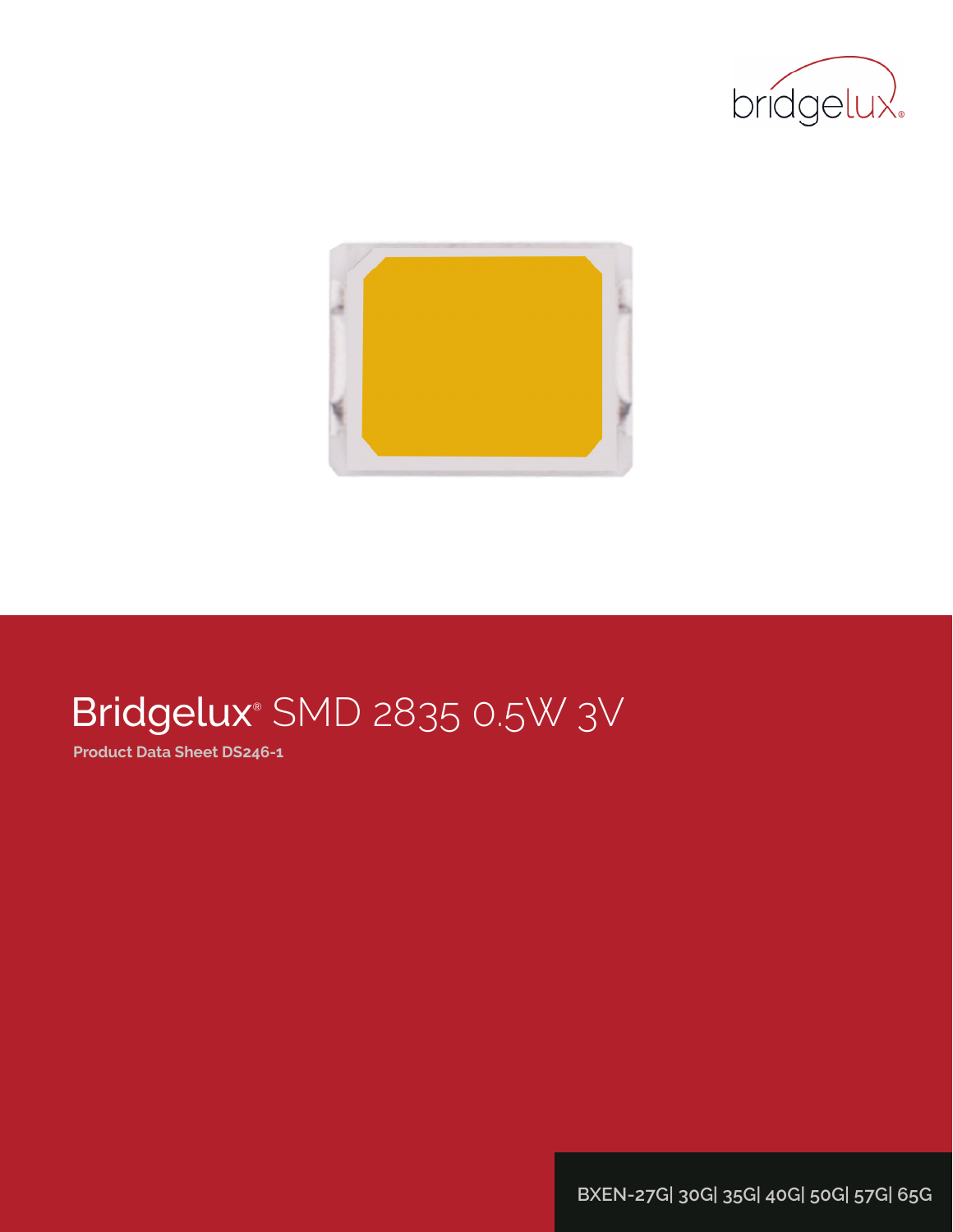

### Introduction

The Bridgelux SMD 2835 mid power LED is hot-color targeted, which ensures that the LEDs fall within their specified color bin at the typical application conditions of 85°C. With its broad lumen coverage and wide range of CCT options, the SMD 2835 provides unparalleled design-in flexibility for indoor and outdoor lighting applications. The SMD 2835 is ideal as a drop-in replacement for emitters with an industry standard 2.8mm x 3.5mm footprint.<br>The Bridgelux SMD 2835 mid power LED is hot-color targeted, which ensures that the LEI<br>Color bin at the typical application condition

#### **Features**

- Industry-standard 2835 footprint
- 9 bin color control
- Hot-color targeting ensures that color is within the ANSI bin at the typical application conditions of 85°C
- Enables 3- and 5-step MacAdam ellipse custom binning kits
- RoHS compliant and lead free
- Multiple CCT configurations for a wide range of lighting applications

#### **Benefits**

- Lower operating and manufacturing cost
- Ease of design and rapid go-to-market
- Uniform, consistent white light
- Reliable and constant white point
- Compliant with environmental standards
- Design flexibility

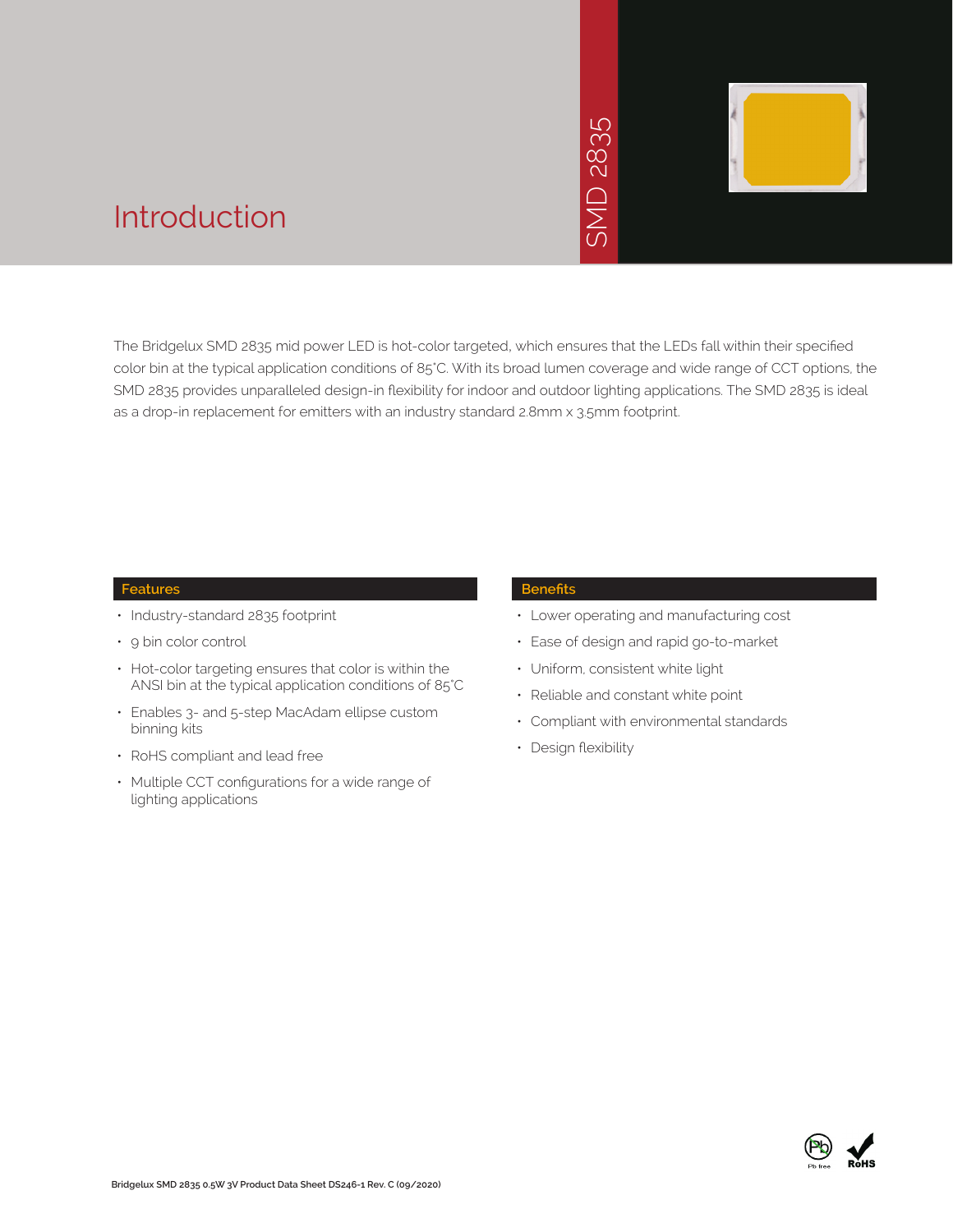### **Contents**

| Product Feature Map                         | $\overline{c}$ |
|---------------------------------------------|----------------|
| Product Nomenclature                        | $\overline{c}$ |
| <b>Product Test Conditions</b>              | $\overline{c}$ |
| <b>Product Selection Guide</b>              | 3              |
| Performance at Commonly Used Drive Currents | $\overline{4}$ |
| <b>Electrical Characteristics</b>           | 5              |
| Absolute Maximum Ratings                    | 6              |
| <b>Product Bin Definitions</b>              | 7              |
| Performance Curves                          | 10             |
| <b>Typical Radiation Pattern</b>            | 13             |
| Typical Color Spectrum                      | 14             |
| Mechanical Dimensions                       | 15             |
| Reliability                                 | 16             |
| <b>Reflow Characteristics</b>               | 17             |
| Packaging                                   | 18             |
| Design Resources                            | 20             |
| Precautions                                 | 20             |
| <b>Disclaimers</b>                          | 20             |
| About Bridgelux                             | 21             |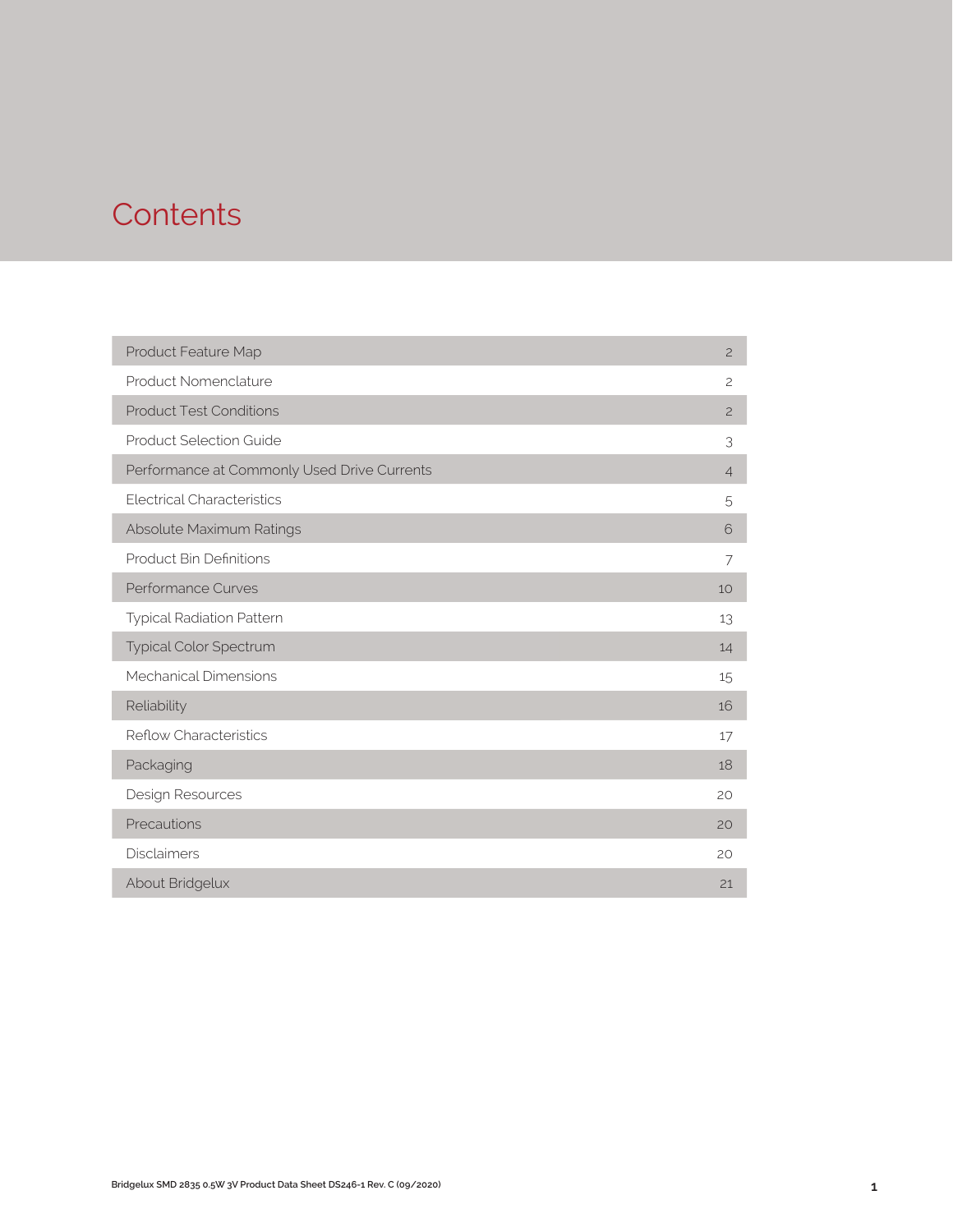### Product Feature Map

Bridgelux SMD LED products come in industry standard package sizes and follow ANSI binning standards. These LEDs are optimized for cost and performance, helping to ensure highly competitive system lumen per dollar performance while addressing the stringent efficacy and reliability standards required for modern lighting applications.





#### **Product Test Conditions**

Bridgelux SMD 2835 LEDs are tested and binned with a 10ms pulse of 150mA at T<sub>i</sub> (junction temperature)=T<sub>s</sub>, (solder point temperature) =25°C. Forward voltage and luminous flux are binned at a  $\sf{T}_{j}\sf{-} \sf{T}_{sp}$  =25°C.while color is hot targeted at a  $\sf{T}_{sp}$  of 85°C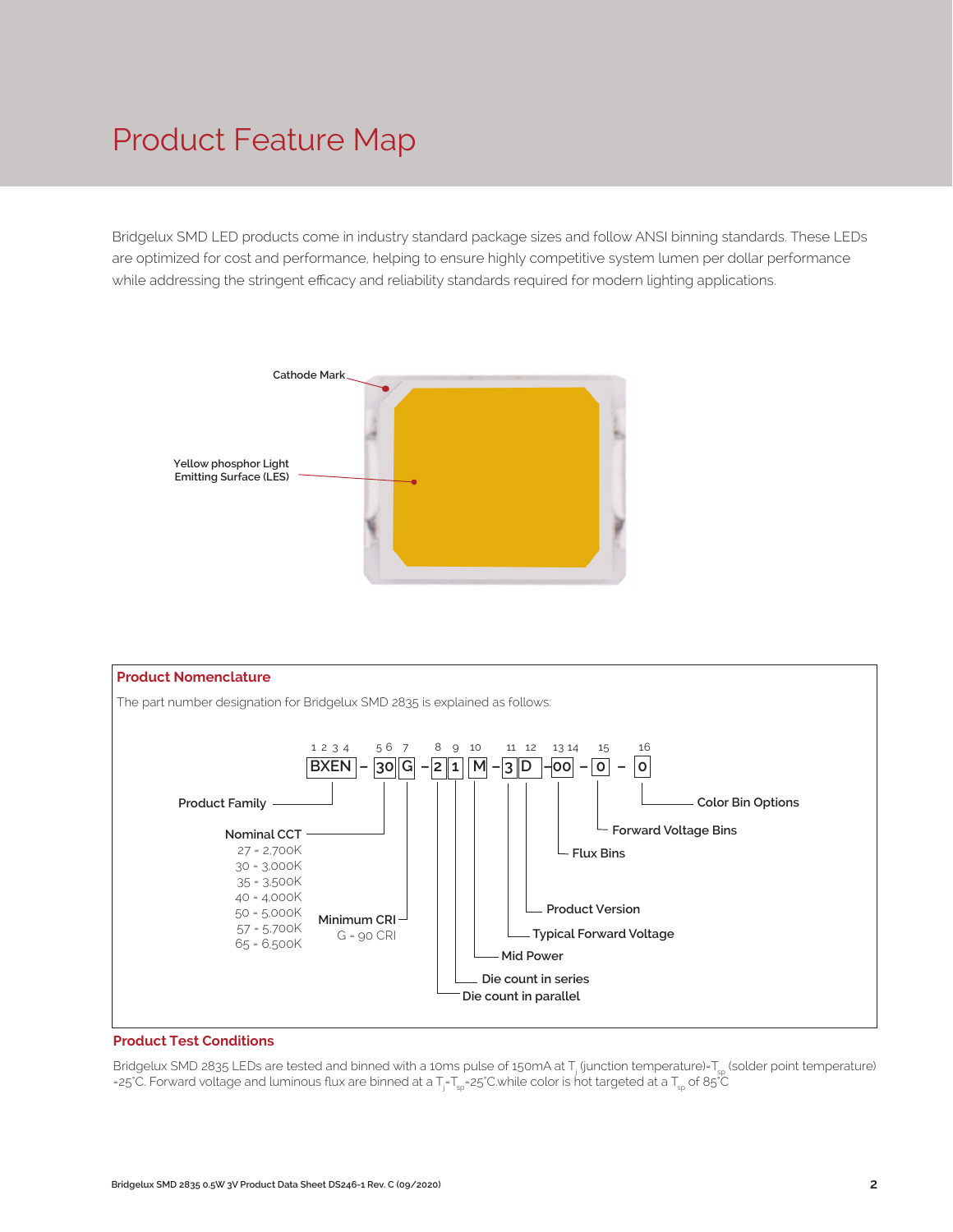### Product Selection Guide

The following product configurations are available:

| Part Number <sup>1,6</sup> | Nominal CCT <sup>2</sup><br>CRI3.5 |    | <b>Nominal</b><br><b>Drive Current</b> |      | <b>Forward Voltage4.5</b><br>(V) |            | <b>Typical Pulsed</b><br>Flux $(lm)^{4.5}$ | <b>Typical Power</b><br>(W) | <b>Typical Efficacy</b><br>$\langle \text{Im}/\text{W} \rangle$ |
|----------------------------|------------------------------------|----|----------------------------------------|------|----------------------------------|------------|--------------------------------------------|-----------------------------|-----------------------------------------------------------------|
|                            | (K)                                |    | (mA)                                   | Min  | <b>Typical</b>                   | <b>Max</b> |                                            |                             |                                                                 |
| BXEN-27G-21M-3D-00-0-0     | 2700                               | 90 | 150                                    | 2.70 | 2.85                             | 3.10       | 62                                         | 0.4                         | 145                                                             |
| BXEN-30G-21M-3D-00-0-0     | 3000                               | 90 | 150                                    | 2.70 | 2.85                             | 3.10       | 65                                         | 0.4                         | 152                                                             |
| BXEN-35G-21M-3D-00-0-0     | 3500                               | 90 | 150                                    | 2.70 | 2.85                             | 3.10       | 65                                         | 0.4                         | 152                                                             |
| BXEN-40G-21M-3D-00-0-0     | 4000                               | 90 | 150                                    | 2.70 | 2.85                             | 3.10       | 69                                         | 0.4                         | 161                                                             |
| BXEN-50G-21M-3D-00-0-0     | 5000                               | 90 | 150                                    | 2.70 | 2.85                             | 3.10       | 69                                         | 0.4                         | 161                                                             |
| BXEN-57G-21M-3D-00-0-0     | 5700                               | 90 | 150                                    | 2.70 | 2.85                             | 3.10       | 69                                         | 0.4                         | 161                                                             |
| BXEN-65G-21M-3D-00-0-0     | 6500                               | 90 | 150                                    | 2.70 | 2.85                             | 3.10       | 69                                         | 0.4                         | 161                                                             |

#### **Table 1:** Selection Guide, Pulsed Measurement Data at 150mA (T<sub>j</sub>=T<sub>sp</sub>=25°C)

### **Table 2:** Selection Guide, Pulsed Test Performance  $(T_{\rm so} = 85^{\circ}C)^{7,8}$

| Part Number <sup>1,6</sup> | Nominal CCT <sup>2</sup><br>(K) | CR13.5 | <b>Nominal Drive</b><br>Current |                       | <b>Forward Voltage<sup>5</sup></b><br>(V) |            | <b>Typical Pulsed</b><br>Flux (lm) <sup>5</sup> | <b>Typical Power</b><br>( W ) | <b>Typical Efficacy</b><br>$\langle \text{Im}/\text{W} \rangle$ |  |
|----------------------------|---------------------------------|--------|---------------------------------|-----------------------|-------------------------------------------|------------|-------------------------------------------------|-------------------------------|-----------------------------------------------------------------|--|
|                            |                                 |        | (mA)                            | Min<br><b>Typical</b> |                                           | <b>Max</b> |                                                 |                               |                                                                 |  |
| BXEN-27G-21M-3D-00-0-0     | 2700                            | 90     | 150                             | 2.65                  | 2.80                                      | 3.05       | 57                                              | 0.4                           | 135                                                             |  |
| BXEN-30G-21M-3D-00-0-0     | 3000                            | 90     | 150                             | 2.65                  | 2.80                                      | 3.05       | 60                                              | 0.4                           | 142                                                             |  |
| BXEN-35G-21M-3D-00-0-0     | 3500                            | 90     | 150                             | 2.65                  | 2.80                                      | 3.05       | 60                                              | 0.4                           | 142                                                             |  |
| BXEN-40G-21M-3D-00-0-0     | 4000                            | 90     | 150                             | 2.65                  | 2.80                                      | 3.05       | 63                                              | 0.4                           | 150                                                             |  |
| BXEN-50G-21M-3D-00-0-0     | 5000                            | 90     | 150                             | 2.65                  | 2.80                                      | 3.05       | 63                                              | 0.4                           | 150                                                             |  |
| BXEN-57G-21M-3D-00-0-0     | 5700                            | 90     | 150                             | 2.65                  | 2.80                                      | 3.05       | 63                                              | 0.4                           | 150                                                             |  |
| BXEN-65G-21M-3D-00-0-0     | 6500                            | 90     | 150                             | 2.65                  | 2.80                                      | 3.05       | 63                                              | 0.4                           | 150                                                             |  |

Notes for Tables 1 & 2:

1. The last 6 characters (including hyphens '-') refer to flux bins, forward voltage bins, and color bin options, respectively. "00-0-0" denotes the full distribution of flux, forward voltage, and 7 SDCM color.

 Example: BXEN-30G-21M-3D-00-0-0 refers to the full distribution of flux, forward voltage, and color within a 3000K 7-step ANSI standard chromaticity region with a minimum of 90CRI, 2x1 die configuration, mid power, 2.85V typical forward voltage.

2. Product CCT is hot targeted at Tsp = 85°C. Nominal CCT as defined by ANSI C78.377-2011.

3. Listed CRIs are minimum values and include test tolerance.

4. Products tested under pulsed condition (10ms pulse width) at nominal drive current where Tj-Tsp=25°C.

5. Bridgelux maintains a ±7.5% tolerance on luminous flux measurements, ±0.1V tolerance on forward voltage measurements, and ±2 tolerance on CRI measurements for the SMD 2835.

6. Refer to Table 6 and Table 7 for Bridgelux SMD 2835 Luminous Flux Binning and Forward Voltage Binning information.

7. Typical pulsed test performance values are provided as reference only and are not a guarantee of performance.

8. Typical performance is estimated based on operation under pulsed current with LED emitter mounted onto a heat sink with thermal interface material and the solder point temperature maintained at 25°C. Based on Bridgelux test setup, values may vary depending on the thermal design of the luminaire and/or the exposed environment to which the product is subjected.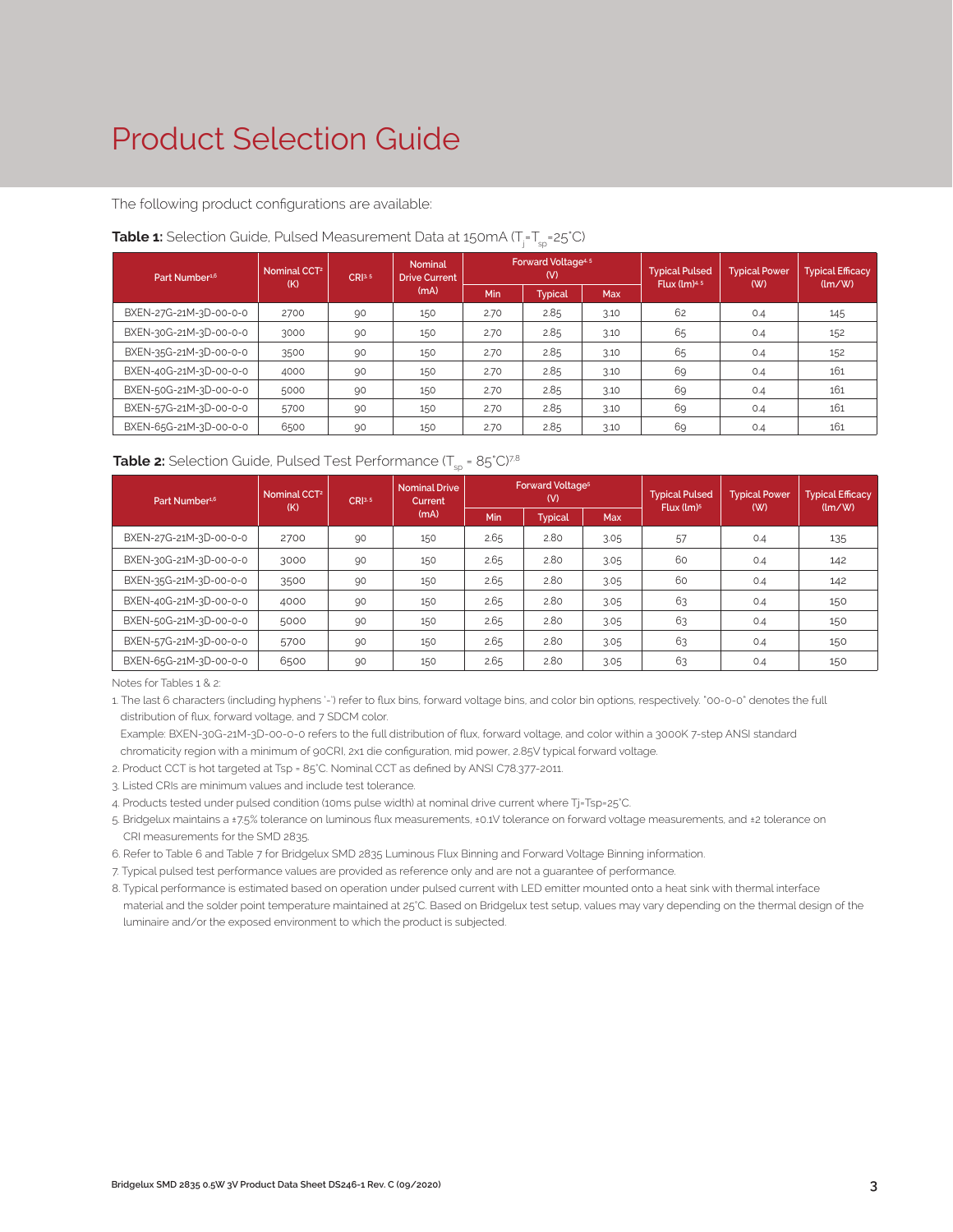### Performance at Commonly Used Drive Currents

SMD 2835 LEDs are tested to the specifications shown using the nominal drive currents in Table 1. SMD 2835 may also be driven at other drive currents dependent on specific application design requirements. The performance at any drive current can be derived from the current vs. voltage characteristics shown in Figure 2 and the relative luminous flux vs. current characteristics shown in Figure 3. The performance at commonly used drive currents is summarized in Table 3.

| <b>Part Number</b>     | <b>CRI</b> | <b>Drive</b><br>Current <sup>1</sup><br>(mA) | Typical V.<br>$T_{\rm sn}$ = 25°C<br>(V) | <b>Typical Power</b><br>$\overline{T_{\rm sp}}$ = 25 <sup>°</sup> C<br>(W) | <b>Typical Pulsed</b><br>Flux <sup>2</sup><br>$T_{sp} = 25^{\circ}C$<br>(Im) | <b>Typical</b><br>DC Flux <sup>3</sup><br>$T_{\dots} = 85^{\circ}C$<br>$(l_m)$ | <b>Typical</b><br><b>Efficacy</b><br>$T_{-}$ = 25°C<br>$(\mathbf{m} / \mathbf{W})$ |
|------------------------|------------|----------------------------------------------|------------------------------------------|----------------------------------------------------------------------------|------------------------------------------------------------------------------|--------------------------------------------------------------------------------|------------------------------------------------------------------------------------|
|                        |            | 30                                           | 2.64                                     | O.1                                                                        | 13.5                                                                         | 12.9                                                                           | 171                                                                                |
|                        |            | 42                                           | 2.66                                     | 0.1                                                                        | 18.8                                                                         | 15.9                                                                           | 168                                                                                |
|                        |            | 60                                           | 2.69                                     | 0.2                                                                        | 26.5                                                                         | 23.2                                                                           | 164                                                                                |
| BXEN-27G-21M-3D-00-0-0 | 90         | 90                                           | 2.76                                     | 0.2                                                                        | 38.8                                                                         | 33.8                                                                           | 156                                                                                |
|                        |            | 120                                          | 2.81                                     | 0.3                                                                        | 50.6                                                                         | 43.6                                                                           | 150                                                                                |
|                        |            | 150                                          | 2.85                                     | 0.4                                                                        | 62.0                                                                         | 56.8                                                                           | 145                                                                                |
|                        |            | 30                                           | 2.64                                     | O.1                                                                        | 14.2                                                                         | 13.5                                                                           | 179                                                                                |
|                        |            | 42                                           | 2.66                                     | O.1                                                                        | 19.7                                                                         | 16.7                                                                           | 176                                                                                |
|                        |            | 60                                           | 2.69                                     | 0.2                                                                        | 27.8                                                                         | 24.3                                                                           | 172                                                                                |
| BXEN-30G-21M-3D-00-0-0 | 90         | 90                                           | 2.76                                     | 0.2                                                                        | 40.7                                                                         | 35.4                                                                           | 164                                                                                |
|                        |            | 120                                          | 2.81                                     | 0.3                                                                        | 53.1                                                                         | 45.7                                                                           | 158                                                                                |
|                        |            | 150                                          | 2.85                                     | 0.4                                                                        | 65.0                                                                         | 59.5                                                                           | 152                                                                                |
|                        |            | 30                                           | 2.64                                     | 0.1                                                                        | 14.2                                                                         | 13.5                                                                           | 179                                                                                |
|                        |            | 42                                           | 2.66                                     | 0.1                                                                        | 19.7                                                                         | 16.7                                                                           | 176                                                                                |
|                        |            | 60                                           | 2.69                                     | 0.2                                                                        | 27.8                                                                         | 24.3                                                                           | 172                                                                                |
| BXEN-35G-21M-3D-00-0-0 | 90         | 90                                           | 2.76                                     | 0.2                                                                        | 40.7                                                                         | 35.4                                                                           | 164                                                                                |
|                        |            | 120                                          | 2.81                                     | 0.3                                                                        | 53.1                                                                         | 45.7                                                                           | 158                                                                                |
|                        |            | 150                                          | 2.85                                     | 0.4                                                                        | 65.0                                                                         | 59.5                                                                           | 152                                                                                |
|                        |            | 30                                           | 2.64                                     | 0.1                                                                        | 14.5                                                                         | 13.8                                                                           | 183                                                                                |
|                        |            | 42                                           | 2.66                                     | 0.1                                                                        | 20.2                                                                         | 16.8                                                                           | 181                                                                                |
| BXEN-40G-21M-3D-00-0-0 | 90         | 60                                           | 2.69                                     | 0.2                                                                        | 28.7                                                                         | 26.5                                                                           | 178                                                                                |
|                        |            | 90                                           | 2.76                                     | 0.2                                                                        | 42.7                                                                         | 39.3                                                                           | 172                                                                                |
|                        |            | 120                                          | 2.81                                     | 0.3                                                                        | 56.4                                                                         | 51.6                                                                           | 167                                                                                |
|                        |            | 150                                          | 2.85                                     | O.4                                                                        | 69.0                                                                         | 62.8                                                                           | 161                                                                                |
|                        |            | 30                                           | 2.64                                     | 0.1                                                                        | 14.5                                                                         | 13.8                                                                           | 183                                                                                |
|                        |            | 42                                           | 2.66                                     | 0.1                                                                        | 20.2                                                                         | 16.8                                                                           | 181                                                                                |
| BXEN-50G-21M-3D-00-0-0 |            | 60                                           | 2.69                                     | 0.2                                                                        | 28.7                                                                         | 26.5                                                                           | 178                                                                                |
|                        | 90         | 90                                           | 2.76                                     | 0.2                                                                        | 42.7                                                                         | 39.3                                                                           | 172                                                                                |
|                        |            | 120                                          | 2.81                                     | 0.3                                                                        | 56.4                                                                         | 51.6                                                                           | 167                                                                                |
|                        |            | 150                                          | 2.85                                     | 0.4                                                                        | 69.0                                                                         | 62.8                                                                           | 161                                                                                |
|                        |            | 30                                           | 2.64                                     | 0.1                                                                        | 14.5                                                                         | 13.8                                                                           | 183                                                                                |
|                        |            | 42                                           | 2.66                                     | 0.1                                                                        | 20.2                                                                         | 16.8                                                                           | 181                                                                                |
| BXEN-57G-21M-3D-00-0-0 | 90         | 60                                           | 2.69                                     | 0.2                                                                        | 28.7                                                                         | 26.5                                                                           | 178                                                                                |
|                        |            | 90                                           | 2.76                                     | 0.2                                                                        | 42.7                                                                         | 39.3                                                                           | 172                                                                                |
|                        |            | 120                                          | 2.81                                     | 0.3                                                                        | 56.4                                                                         | 51.6                                                                           | 167                                                                                |
|                        |            | 150                                          | 2.85                                     | 0.4                                                                        | 69.0                                                                         | 62.8                                                                           | 161                                                                                |
|                        |            | 30                                           | 2.64                                     | 0.1                                                                        | 14.5                                                                         | 13.8                                                                           | 183                                                                                |
|                        |            | 42                                           | 2.66                                     | O.1                                                                        | 20.2                                                                         | 16.8                                                                           | 181                                                                                |
| BXEN-65G-21M-3D-00-0-0 | 90         | 60                                           | 2.69                                     | 0.2                                                                        | 28.7                                                                         | 26.5                                                                           | 178                                                                                |
|                        |            | 90                                           | 2.76                                     | 0.2                                                                        | 42.7                                                                         | 39.3                                                                           | 172                                                                                |
|                        |            | 120                                          | 2.81                                     | 0.3                                                                        | 56.4                                                                         | 51.6                                                                           | 167                                                                                |
|                        |            | 150                                          | 2.85                                     | 0.4                                                                        | 69.0                                                                         | 62.8                                                                           | 161                                                                                |

Notes for Tables 3:

1. Alternate drive currents in Table 3 are provided for reference only and are not a guarantee of performance.

2. Bridgelux maintains a ± 7.5% tolerance on flux measurements.

3. Typical stabilized DC performance values are provided as reference only and are not a guarantee of performance.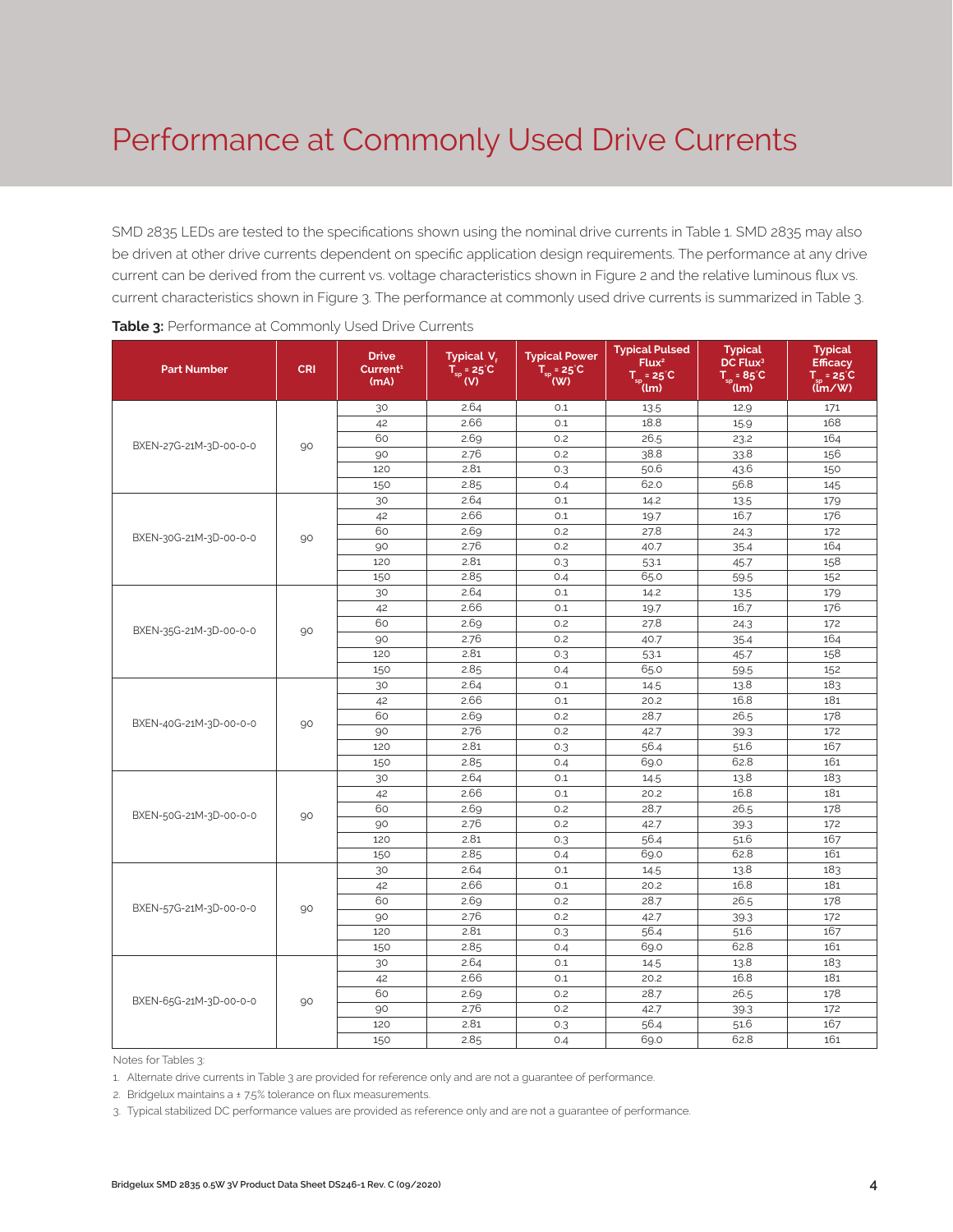# Electrical Characteristics

#### **Table 4:** Electrical Characteristics

|                          | <b>Drive Current</b> |                | <b>Forward Voltage</b><br>$(V)$ <sup>2,3</sup> |                | <b>Typical</b><br><b>Temperature</b><br><b>Coefficient</b>  | <b>Typical</b><br><b>Thermal</b><br><b>Resistance</b><br><b>Junction</b><br>to Solder Point <sup>4</sup><br>$R_{j-sp}$ (°C/W) |  |
|--------------------------|----------------------|----------------|------------------------------------------------|----------------|-------------------------------------------------------------|-------------------------------------------------------------------------------------------------------------------------------|--|
| Part Number <sup>1</sup> | (mA)                 | <b>Minimum</b> | <b>Typical</b>                                 | <b>Maximum</b> | of Forward<br>Voltage<br>$\Delta V \sim \Delta T$<br>(mV/C) |                                                                                                                               |  |
| BXEN-XXG-21M-3D-00-0-0   | 150                  | 2.70           | 2.85                                           | 3.10           | $-0.87$                                                     | 10                                                                                                                            |  |

Notes for Tables 4:

1. The last 6 characters (including hyphens '-') refer to flux bins, forward voltage bins, and color bin options, respectively. "00-0-0" denotes the full distribution of flux, forward voltage, and 7 SDCM color.

 Example: BXEN-30G-21M-3D-00-0-0 refers to the full distribution of flux, forward voltage, and color within a 3000K 7-step ANSI standard chromaticity region with a minimum of 90CRI, 2x1 die configuration, mid power, 2.85V typical forward voltage.

2. Bridgelux maintains a tolerance of ± 0.1V on forward voltage measurements. Voltage minimum and maximum values at the nominal drive current are guaranteed by 100% test.

3. Products tested under pulsed condition (10ms pulse width) at nominal drive current where Tsp = 25°C.

4. Thermal resistance value was calculated using total electrical input power; optical power was not subtracted from input power.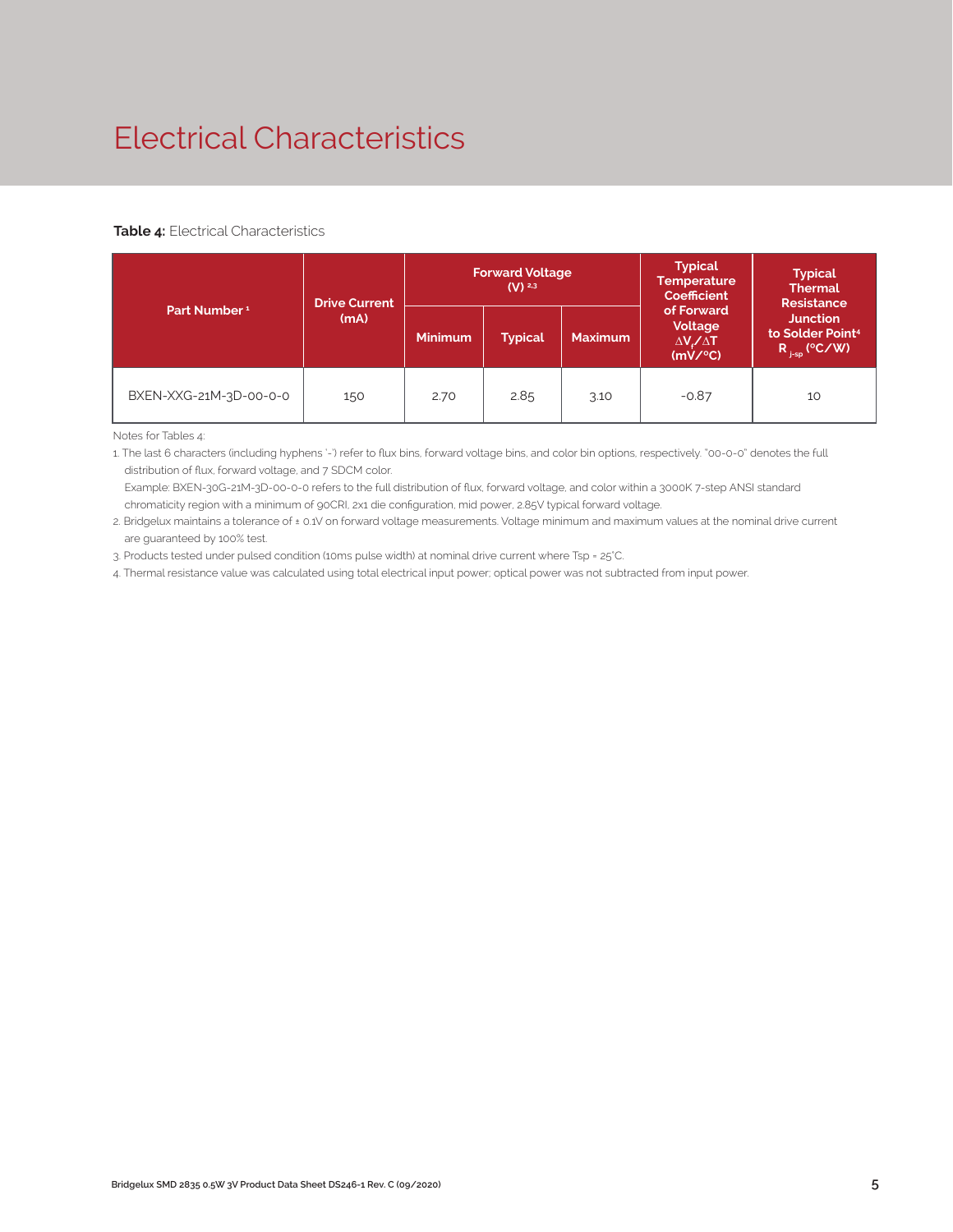# Absolute Maximum Ratings

#### **Table 5:** Maximum Ratings

| Parameter                                             | Maximum Rating                                  |  |  |  |  |
|-------------------------------------------------------|-------------------------------------------------|--|--|--|--|
| LED Junction Temperature (T <sub>i</sub> )            | $125^{\circ}$ C                                 |  |  |  |  |
| Storage Temperature                                   | $-40^{\circ}$ C to $+105^{\circ}$ C             |  |  |  |  |
| Operating Solder Point Temperature (T <sub>SD</sub> ) | $-40^{\circ}$ C to $+105^{\circ}$ C             |  |  |  |  |
| <b>Soldering Temperature</b>                          | 260°C or lower for a maximum of 10 seconds      |  |  |  |  |
| Maximum Drive Current                                 | 240 <sub>m</sub> A                              |  |  |  |  |
| Maximum Peak Pulsed Forward Current <sup>1</sup>      | 360 <sub>m</sub> A                              |  |  |  |  |
| Maximum Reverse Voltage <sup>2</sup>                  |                                                 |  |  |  |  |
| Moisture Sensitivity Rating                           | MSL <sub>3</sub>                                |  |  |  |  |
| Electrostatic Discharge                               | 2kV HBM. JEDEC-JS-001-HBM and JEDEC-JS-001-2012 |  |  |  |  |

Notes for Tables 5:

1. Bridgelux recommends a maximum duty cycle of 10% and pulse width of 10 ms when operating LED SMD at maximum peak pulsed current specified. Maximum peak pulsed current indicate values where LED SMD can be driven without catastrophic failures.

2. Light emitting diodes are not designed to be driven in reverse voltage and will not produce light under this condition. no rating is provided.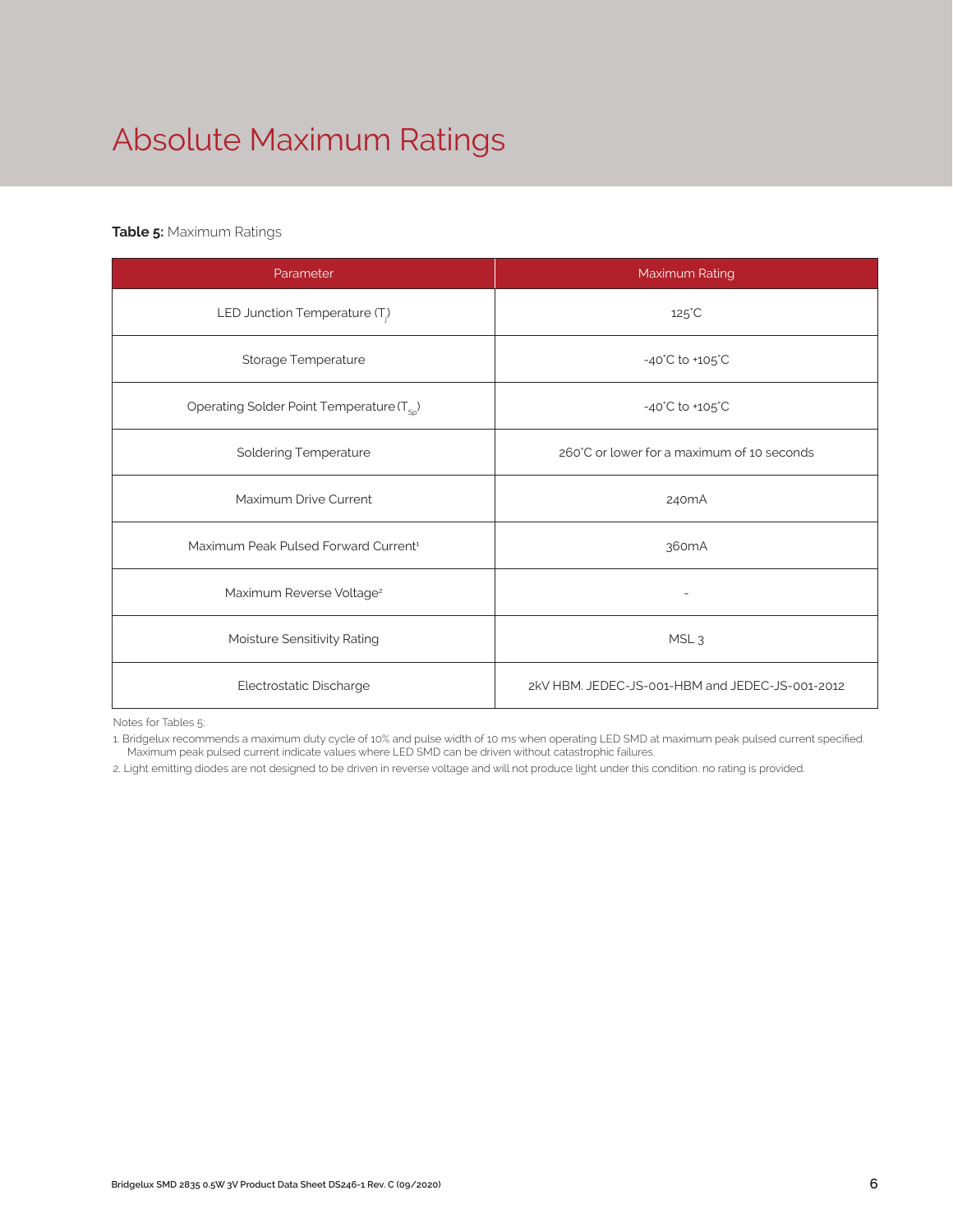## Product Bin Definitions

Table 6 lists the standard photometric luminous flux bins for Bridgelux SMD 2835 LEDs. Although several bins are listed, product availability in a particular bin varies by production run and by product performance. Not all bins are available in all CCTs.

| <b>Bin Code</b> | <b>Minimum</b> | <b>Maximum</b> | <b>Unit</b> | <b>Condition</b> |  |
|-----------------|----------------|----------------|-------------|------------------|--|
| 2A              | 50             | 55             |             |                  |  |
| 2B              | 55             | 60             |             | $I_F = 150mA$    |  |
| 2C              | 60             | 65             | lm          |                  |  |
| 2D              | 65             | 70             |             |                  |  |
| 2E              | 70             | 75             |             |                  |  |

### **Table 6:** Luminous Flux Bin Definitions at 150mA, T<sub>sp</sub>=25°C

Note for Tables 6:

1. Bridgelux maintains a tolerance of ±7.5% on luminous flux measurements.

### **Table 7:** Forward Voltage Bin Definition at 150mA, T<sub>sp</sub>=25°C

| <b>Bin Code</b> | <b>Minimum</b> | <b>Maximum</b> | <b>Unit</b> | <b>Condition</b> |  |
|-----------------|----------------|----------------|-------------|------------------|--|
|                 | 2.7            | 2.8            |             |                  |  |
|                 | 2.8            | 2.9            |             | $I_F = 150mA$    |  |
|                 | 2.9            | R.C            |             |                  |  |
|                 | 3.C            |                |             |                  |  |

Note for Tables 7:

1. Bridgelux maintains a tolerance of ± 0.1V on forward voltage measurements.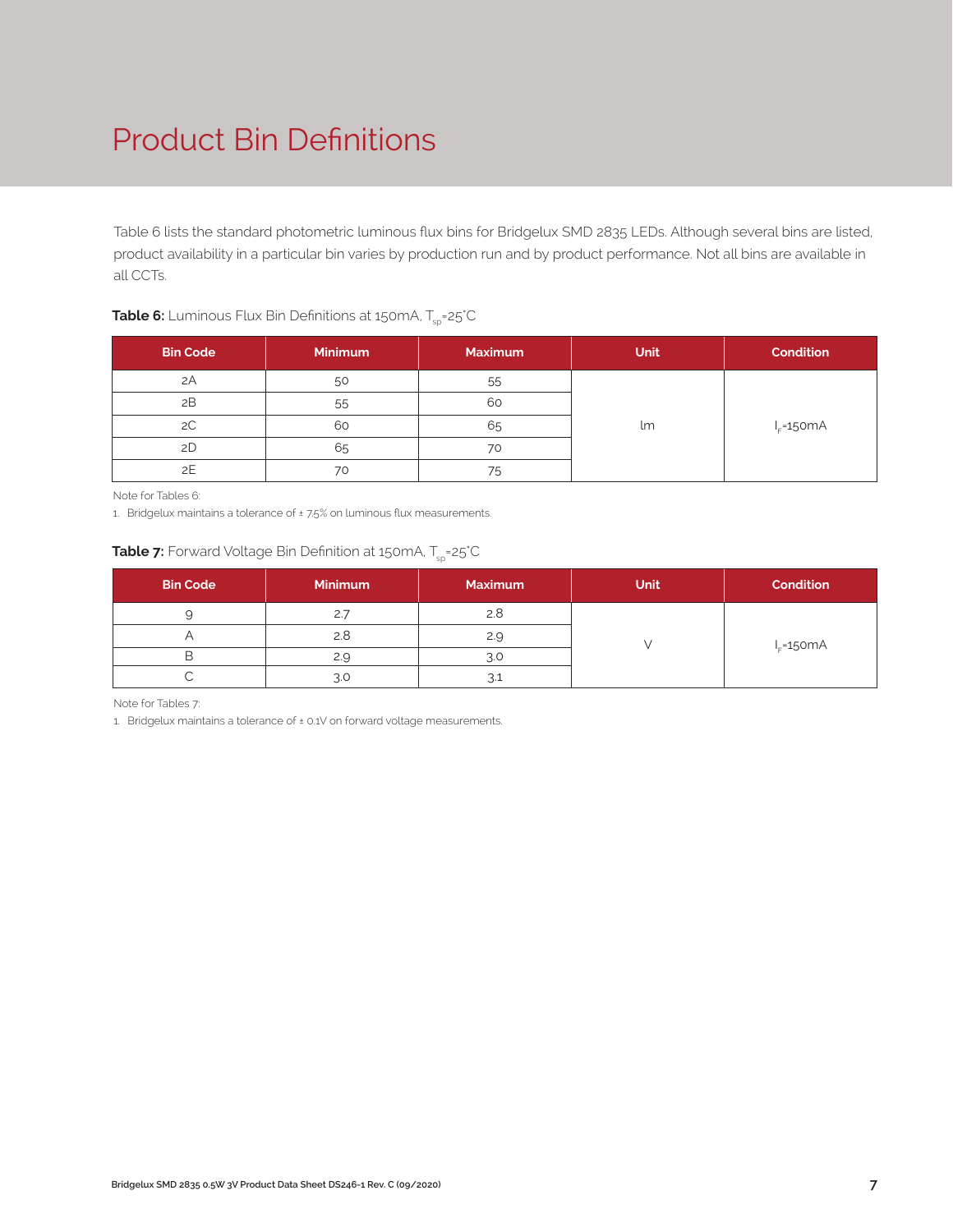### Product Bin Definitions

| <b>CCT</b> |                    |        | <b>Center Point</b> |                   |                   | <b>Ellipse</b>        |                  |
|------------|--------------------|--------|---------------------|-------------------|-------------------|-----------------------|------------------|
|            | <b>Color Space</b> | X      | Y                   | <b>Major Axis</b> | <b>Minor Axis</b> | <b>Rotation Angle</b> | <b>Color Bin</b> |
|            | 3 SDCM             | 0.4578 | 0.4101              | 0.00810           | 0.00420           | 53.70                 | $\mathbf{1}$     |
| 2700K      | 5 SDCM             | 0.4578 | 0.4101              | 0.01350           | 0.00700           | 53.70                 | 1/A/B/C/D        |
|            | 3 SDCM             | 0.4338 | 0.4030              | 0.00834           | 0.00408           | 53.22                 | $\mathbf{1}$     |
| 3000K      | 5 SDCM             | 0.4338 | 0.4030              | 0.01390           | 0.00680           | 53.22                 | 1/A/B/C/D        |
|            | 3 SDCM             | 0.4073 | 0.3917              | 0.00927           | 0.00414           | 54.00                 | 1                |
| 3500K      | 5 SDCM             | 0.4073 | 0.3917              | 0.01545           | 0.00690           | 54.00                 | 1/A/B/C/D        |
|            | 3 SDCM             | 0.3818 | 0.3797              | 0.00939           | 0.00402           | 53.72                 | $\mathbf{1}$     |
| 4000K      | 5 SDCM             | 0.3818 | 0.3797              | 0.01565           | 0.00670           | 53.72                 | 1/A/B/C/D        |
|            | 3 SDCM             | 0.3447 | 0.3553              | 0.00822           | 0.00354           | 59.62                 | 1                |
| 5000K      | 5 SDCM             | 0.3447 | 0.3553              | 0.01370           | 0.00590           | 59.62                 | 1/A/B/C/D        |
|            | 3 SDCM             | 0.3287 | 0.3417              | 0.00746           | 0.00320           | 59.09                 | $\mathbf{1}$     |
| 5700K      | 5 SDCM             | 0.3287 | 0.3417              | 0.01243           | 0.00533           | 59.09                 | 1/A/B/C/D        |
|            | 3 SDCM             | 0.3123 | 0.3282              | 0.00669           | 0.00285           | 58.57                 | $\mathbf{1}$     |
| 6500K      | 5 SDCM             | 0.3123 | 0.3282              | 0.01115           | 0.00475           | 58.57                 | 1/A/B/C/D        |

#### **Table 8:** 3- and 5-step MacAdam Ellipse Color Bin Definitions

| Point       |        | 2700K  | 3000K  |        | 3500K  |        |        | 4000K  |        | 5000K  |        | 5700K  | 6500K  |        | Color      |
|-------------|--------|--------|--------|--------|--------|--------|--------|--------|--------|--------|--------|--------|--------|--------|------------|
|             | x      | У      | x      | У      | x      | y      | x      | y      | x      | У      | x      | У      | x      | У      | <b>Bin</b> |
| <b>ANSI</b> | 0.4813 | 0.4319 | 0.4562 | 0.4260 | 0.4299 | 0.4165 | 0.4006 | 0.4044 | 0.3551 | 0.3760 | 0.3376 | 0.3616 | 0.3205 | 0.3481 |            |
|             | 0.4562 | 0.426  | 0.4299 | 0.4165 | 0.3996 | 0.4015 | 0.3736 | 0.3874 | 0.3376 | 0.3616 | 0.3207 | 0.3462 | 0.3028 | 0.3304 |            |
|             | 0.4373 | 0.3893 | 0.4147 | 0.3814 | 0.3889 | 0.3690 | 0.3670 | 0.3578 | 0.3366 | 0.3369 | 0.3222 | 0.3243 | 0.3068 | 0.3113 |            |
|             | 0.4593 | 0.3944 | 0.4373 | 0.3893 | 0.4147 | 0.3814 | 0.3898 | 0.3716 | 0.3515 | 0.3487 | 0.3366 | 0.3369 | 0.3221 | 0.3261 | E/F/       |
| V-up        | 0.4687 | 0.4289 | 0.4431 | 0.4213 | 0.4148 | 0.4090 | 0.3871 | 0.3959 | 0.3463 | 0.3687 | 0.3290 | 0.3538 | 0.3115 | 0.3391 | G/H        |
|             | 0.4618 | 0.4170 | 0.4377 | 0.4101 | 0.4112 | 0.3996 | 0.3847 | 0.3873 | 0.3457 | 0.3617 | 0.3290 | 0.3470 | 0.3124 | 0.3328 |            |
|             | 0.4483 | 0.3919 | 0.4260 | 0.3854 | 0.4018 | 0.3752 | 0.3784 | 0.3647 | 0.3440 | 0.3427 | 0.3290 | 0.3300 | 0.3144 | 0.3186 |            |
| V-down      | 0.4542 | 0.4031 | 0.4310 | 0.3960 | 0.4053 | 0.3844 | 0.3807 | 0.3730 | 0.3445 | 0.3495 | 0.3290 | 0.3369 | 0.3135 | 0.3250 |            |
|             | 0.4468 | 0.4077 | 0.4223 | 0.3990 | 0.3941 | 0.3848 | 0.3702 | 0.3722 | 0.3371 | 0.3490 | 0.3215 | 0.3350 | 0.3048 | 0.3207 |            |
| H-left      | 0.4524 | 0.4089 | 0.4283 | 0.4013 | 0.4012 | 0.3885 | 0.3755 | 0.3755 | 0.3395 | 0.3509 | 0.3240 | 0.3372 | 0.3081 | 0.3240 |            |
|             | 0.4703 | 0.4132 | 0.4468 | 0.4077 | 0.4223 | 0.3990 | 0.3950 | 0.3875 | 0.3533 | 0.3620 | 0.3371 | 0.3490 | 0.3213 | 0.3373 |            |
| H-right     | 0.4632 | 0.4115 | 0.4394 | 0.4052 | 0.4133 | 0.3945 | 0.3880 | 0.3834 | 0.3498 | 0.3592 | 0.3334 | 0.3456 | 0.3165 | 0.3325 |            |
| Center      | 0.4578 | 0.4101 | 0.4338 | 0.4030 | 0.4073 | 0.3917 | 0.3818 | 0.3797 | 0.3447 | 0.3553 | 0.3287 | 0.3417 | 0.3123 | 0.3282 |            |

Notes for Tables 8:

1. Color binning at  $T_{\text{ex}}$ =85°C unless otherwise specified

2. Bridgelux maintains a tolerance of ± 0.007 on x and y color coordinates in the CIE 1931 color space.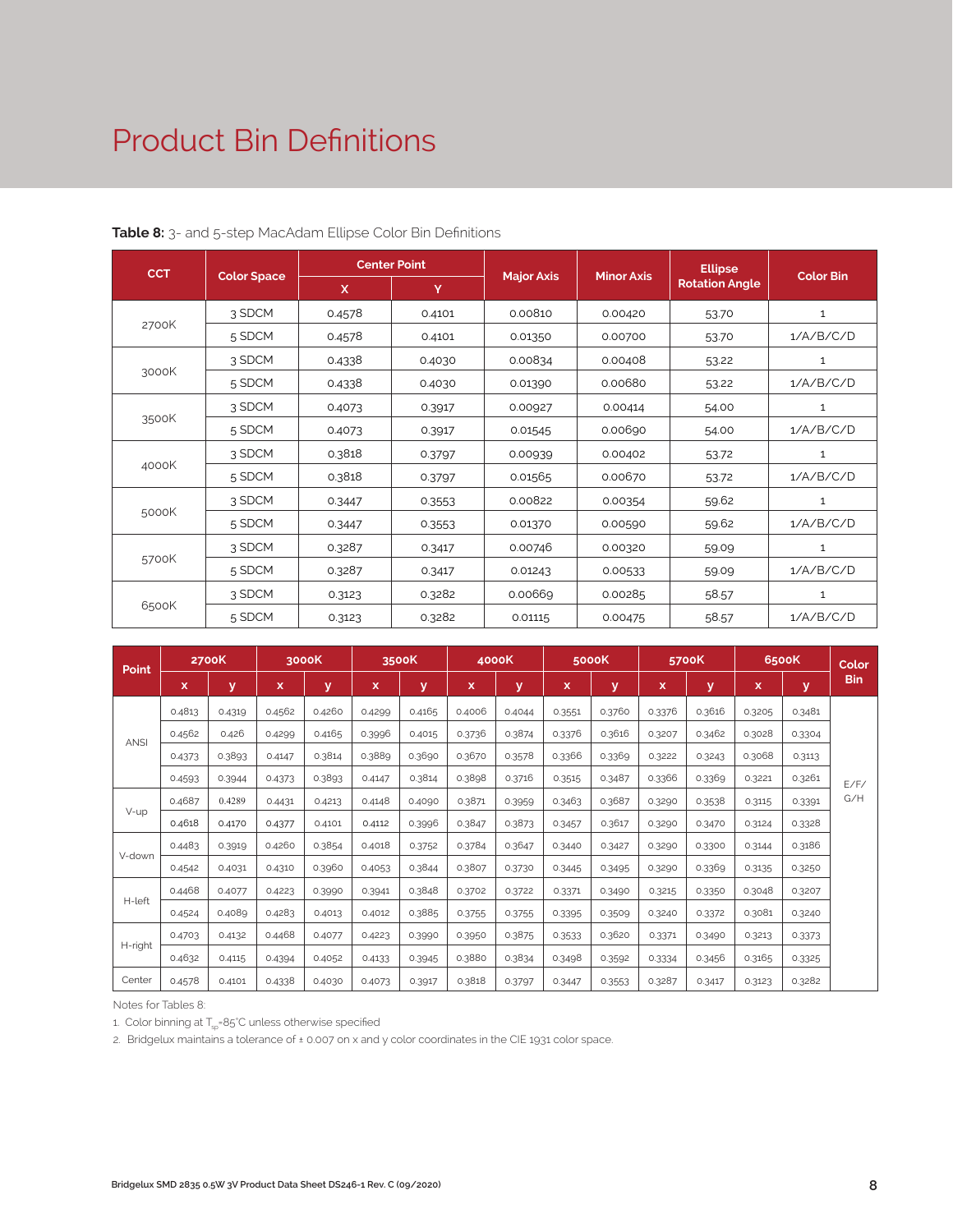### Product Bin Definitions



### Figure 1: C.I.E. 1931 Chromaticity Diagram (9 Color Bin Structure, Hot-color Targeted at T<sub>sp</sub>=85°C)

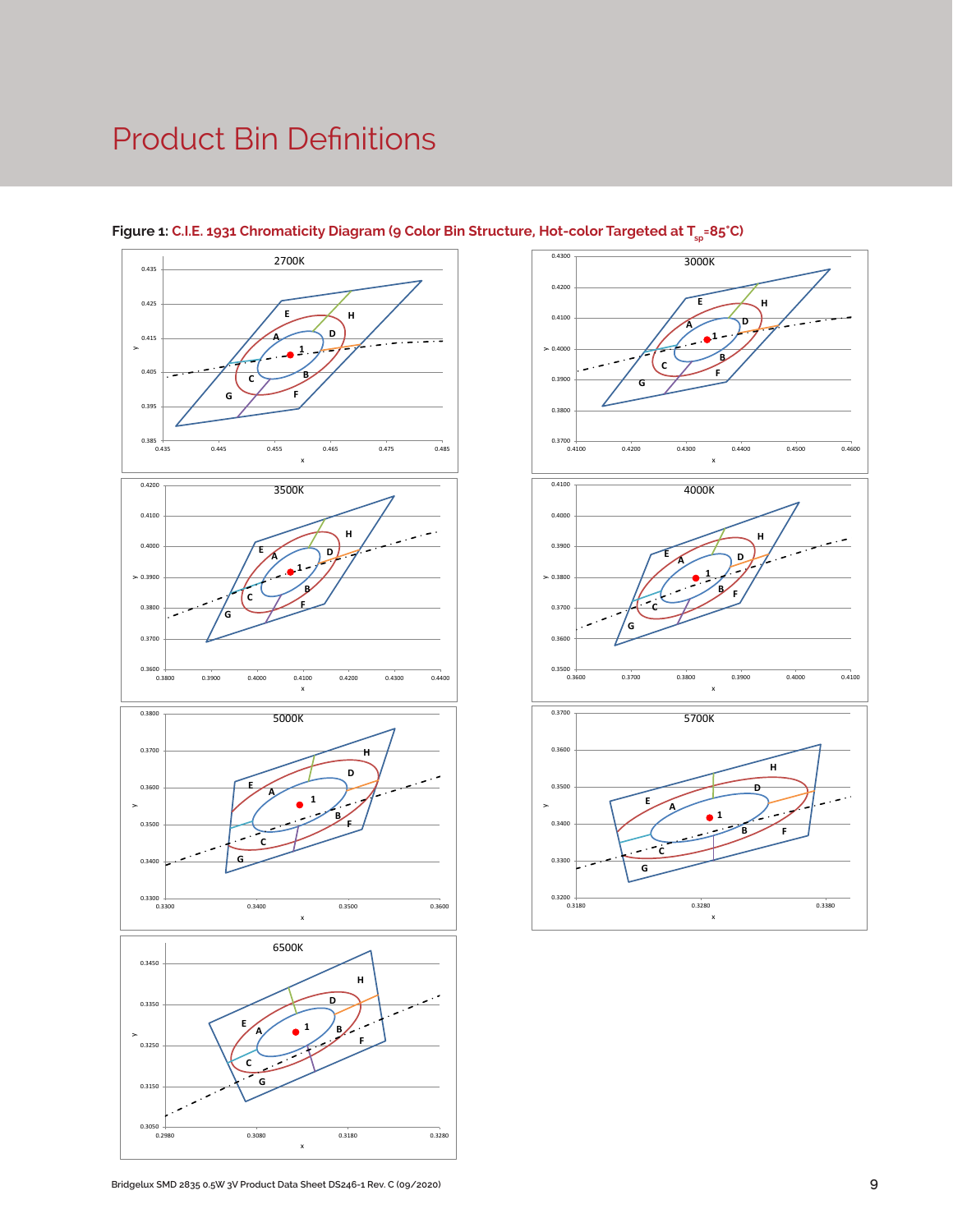### Performance Curves

### Figure 2: Drive Current vs. Voltage (T<sub>SD</sub>=25°C)



Figure 3: Typical Relative Luminous Flux vs. Drive Current (T<sub>sp</sub>=25°C)



Note for Figure 3:

<sup>1.</sup> Bridgelux does not recommend driving mid power LEDs at low currents. Doing so may produce unpredictable results. Pulse width modulation (PWM) is recommended for dimming effects.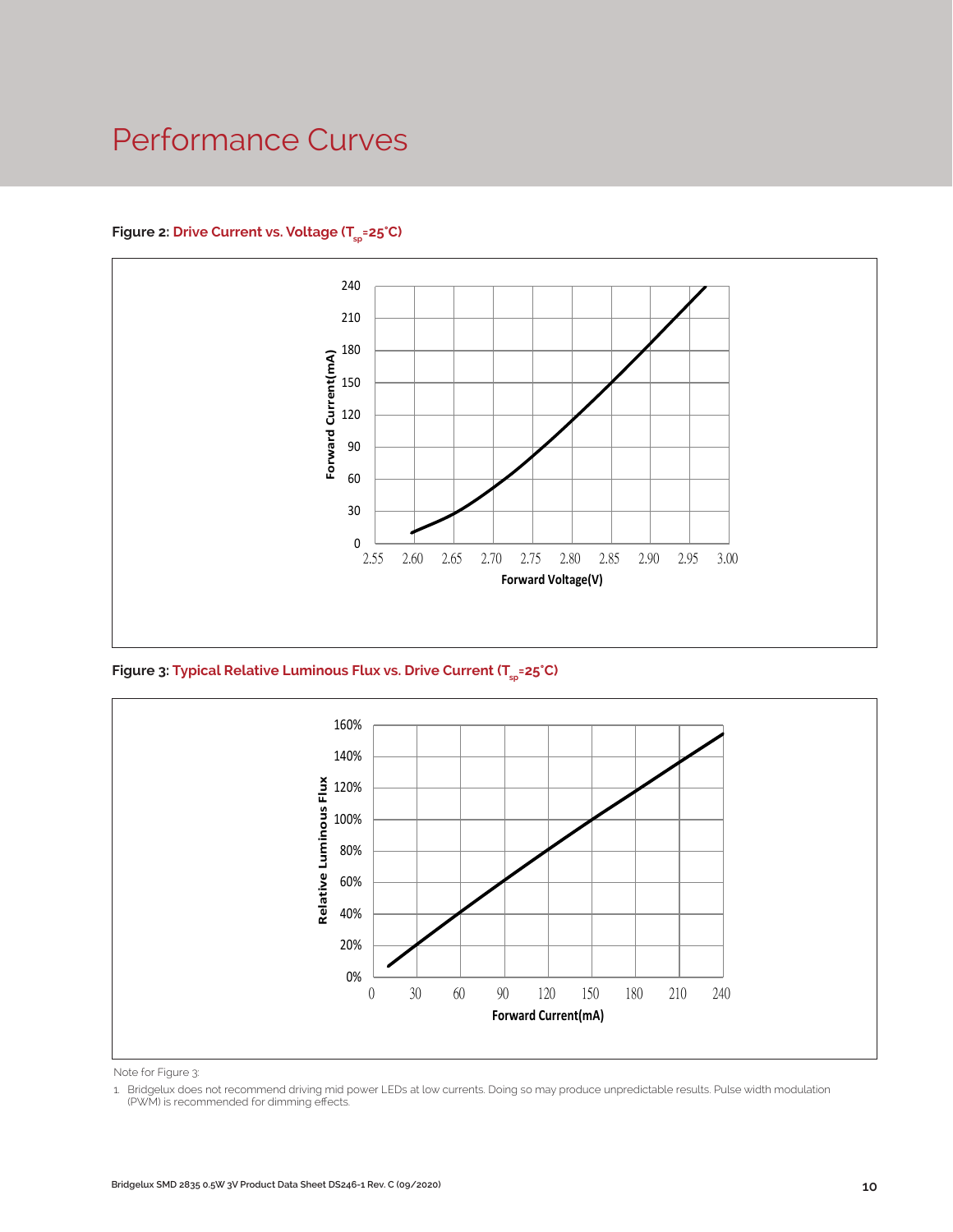### Performance Curves



### **Figure 4: Typical Relative Flux vs. Solder Point Temperature**

**Figure 5: Typical ccx Shift vs. Solder Point Temperature**



Notes for Figures 4 & 5:

2. Characteristics shown for neutral white based on 4000K and 90 CRI.

4. For other color SKUs, the shift in color will vary. Please contact your Bridgelux Sales Representative for more information.

<sup>1.</sup> Characteristics shown for warm white based on 3000K and 90 CRI.

<sup>3.</sup> Characteristics shown for cool white based on 5000K and 90 CRI.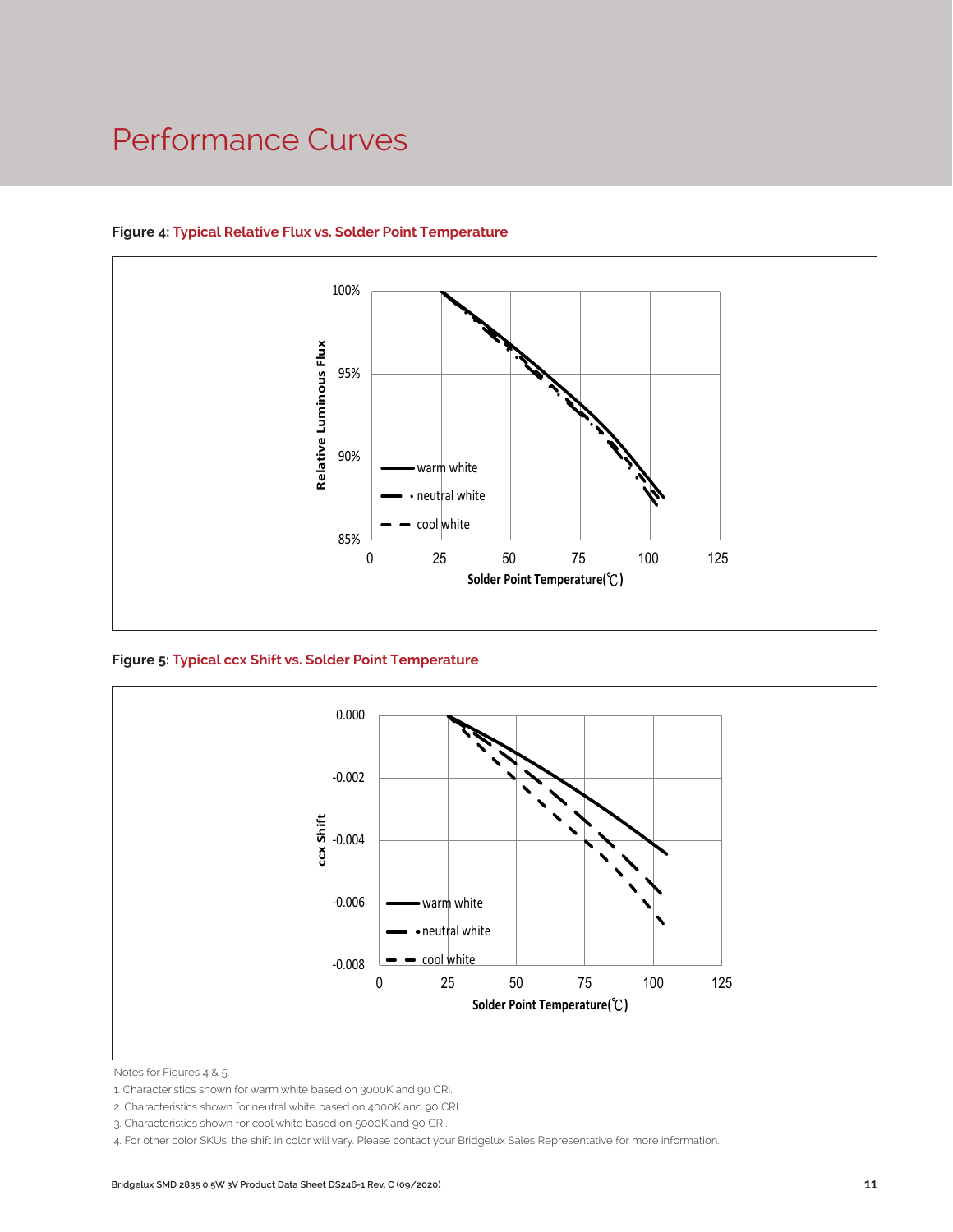### Performance Curves



### **Figure 6: Typical ccy Shift vs. Solder Point Temperature**

Notes for Figure 6:

1. Characteristics shown for warm white based on 3000K and 90 CRI.

2. Characteristics shown for neutral white based on 4000K and 90 CRI.

3. Characteristics shown for cool white based on 5000K and 90 CRI.

4. For other color SKUs, the shift in color will vary. Please contact your Bridgelux Sales Representative for more information.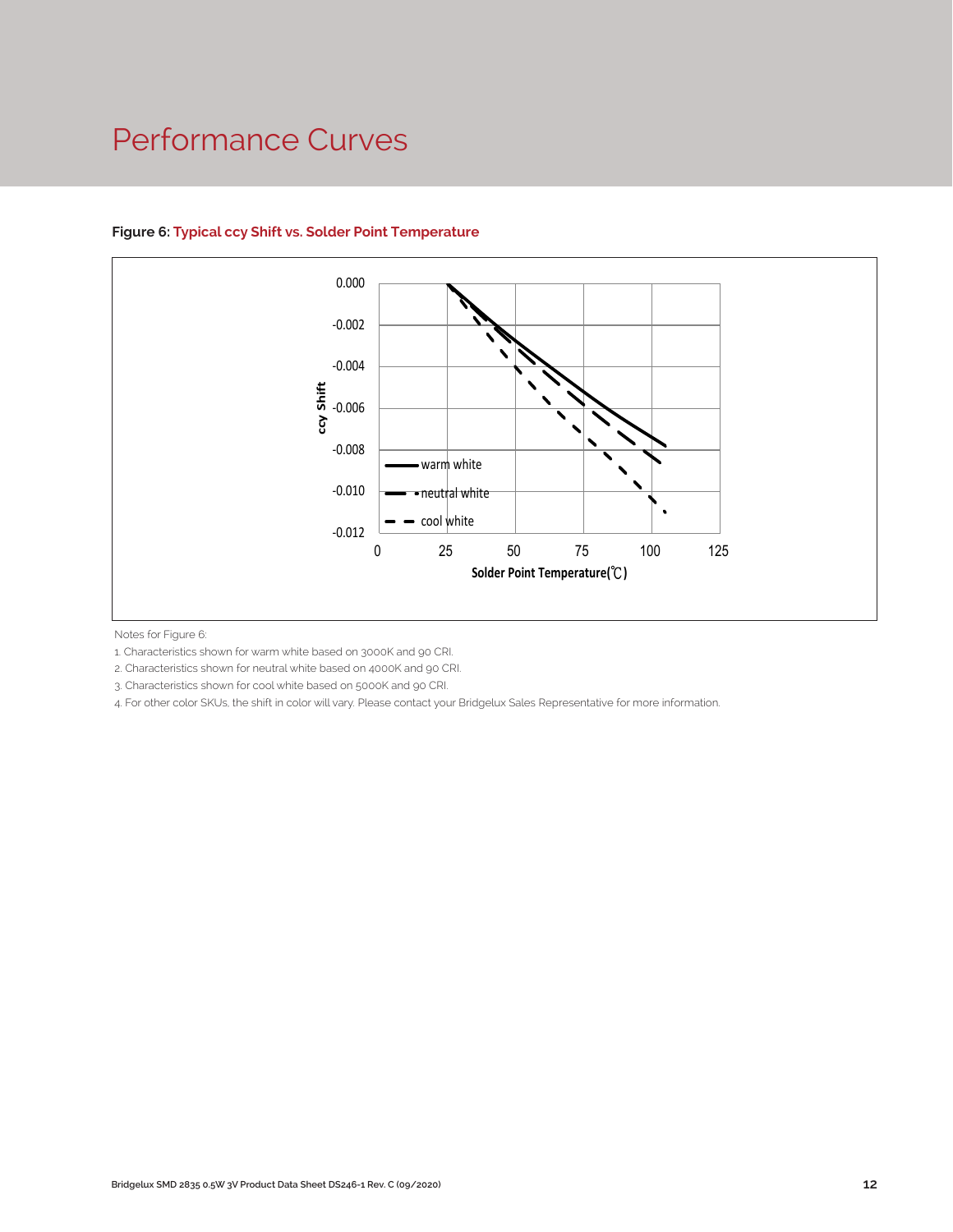### Typical Radiation Pattern



### Figure 7: Typical Spatial Radiation Pattern at 150mA, T<sub>sp</sub>=25°C

Notes for Figure 7:

1. Typical viewing angle is 120°.

2. The viewing angle is defined as the off axis angle from the centerline where luminous intensity (Iv) is ½ of the peak value.

### Figure 8: Typical Polar Radiation Pattern at 150mA, T<sub>sp</sub>=25°C

.

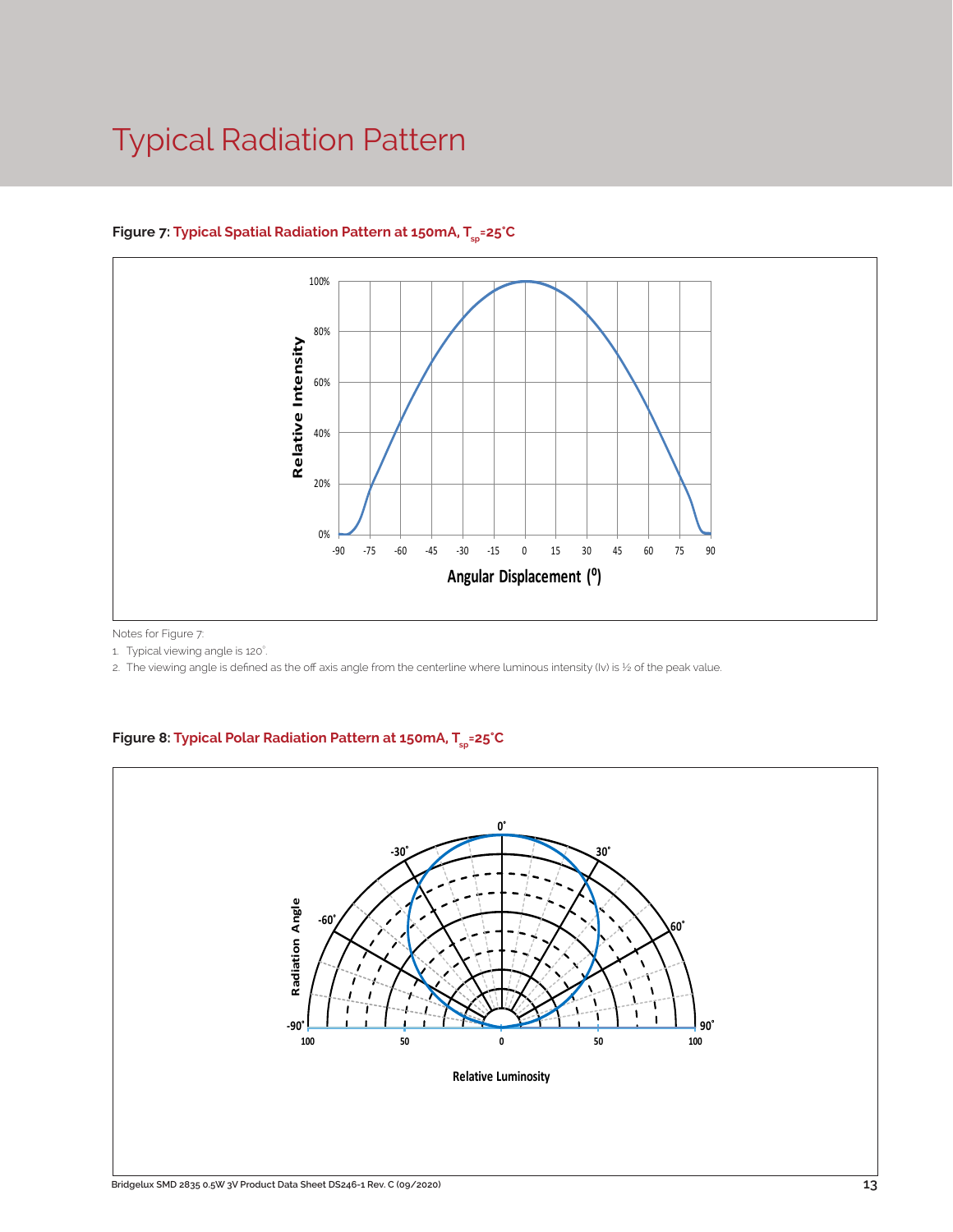# Typical Color Spectrum

### **Figure 9: Typical Color Spectrum**



Notes for Figure 9:

1. Color spectra measured at nominal current for Tsp = 25°C

2. Color spectra shown for 90 CRI products.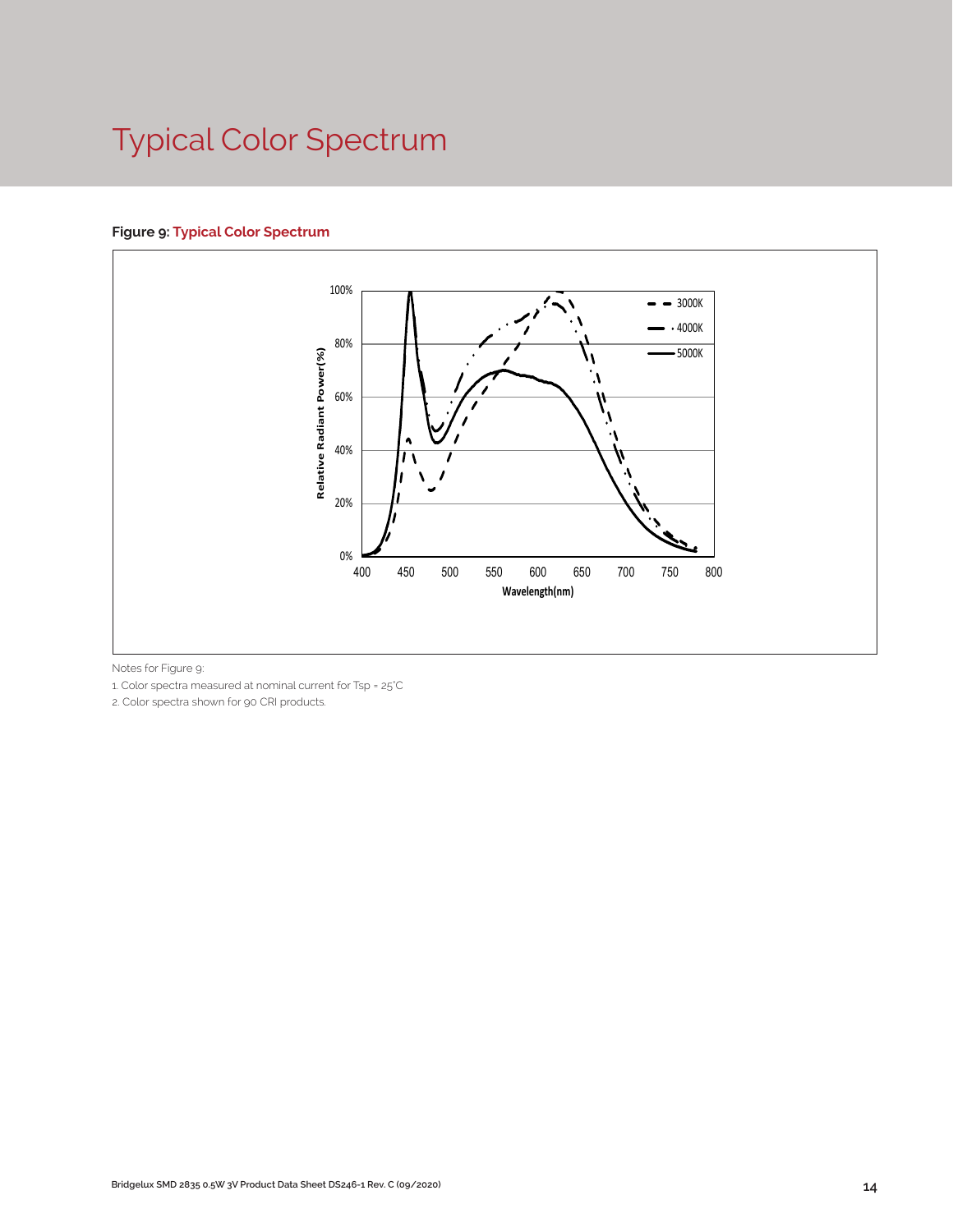### Mechanical Dimensions

#### **Figure 10: Drawing for SMD 2835**













Notes for Figure 10:

1. Drawings are not to scale.

2. Drawing dimensions are in millimeters.

3. Different mould pattern differences may.

4. Unless otherwise specified, tolerances are ± 0.10mm.

### Recommended PCB Soldering Pad Pattern

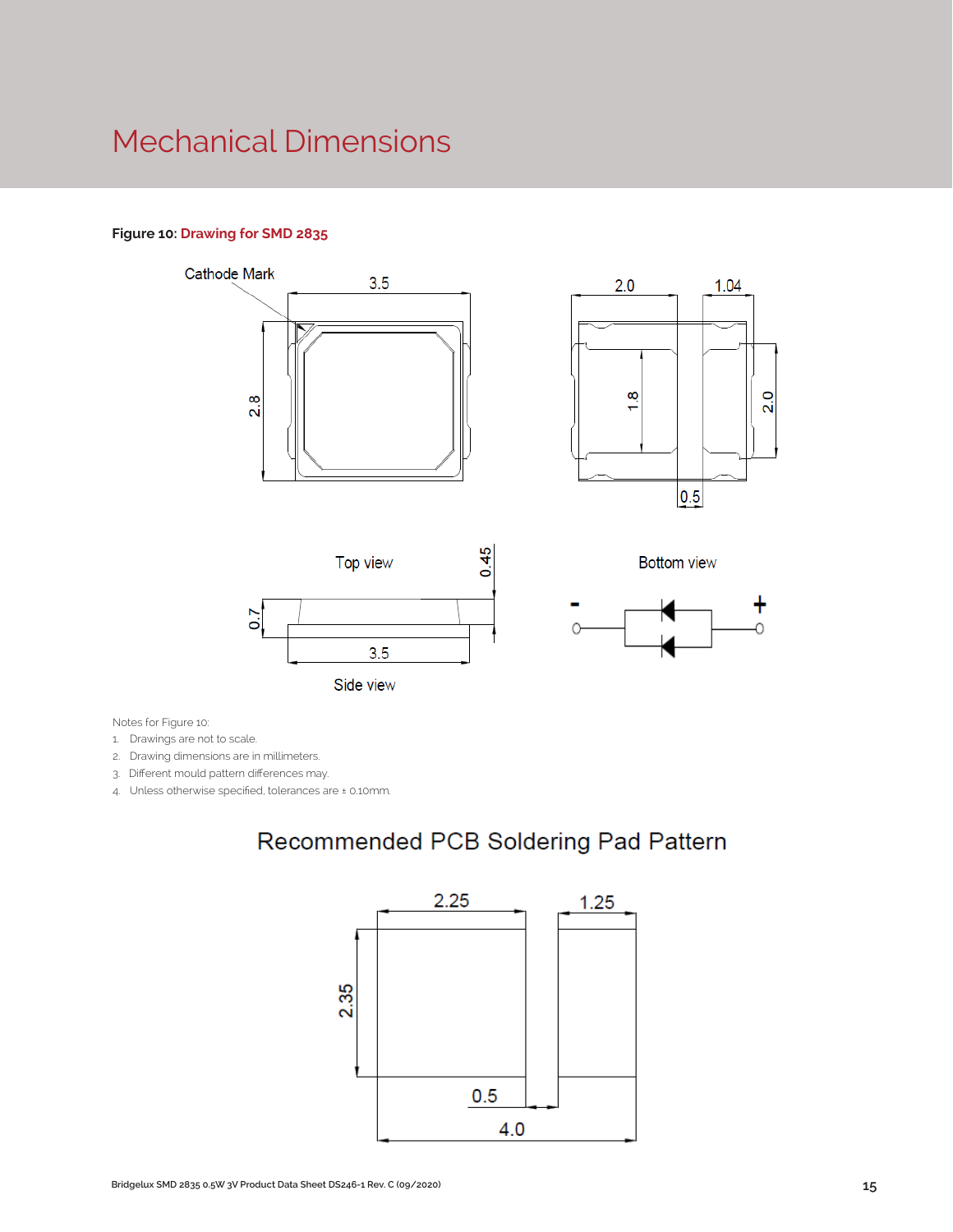# Reliability

#### **Table 9:** Reliability Test Items and Conditions

| No.            | <b>Items</b>                        | <b>Reference</b><br><b>Standard</b>  | <b>Test Conditions</b>                                                                                    | <b>Drive</b><br><b>Current</b> | <b>Test Duration</b> | <b>Units</b><br>Failed/Tested |
|----------------|-------------------------------------|--------------------------------------|-----------------------------------------------------------------------------------------------------------|--------------------------------|----------------------|-------------------------------|
| $\mathbf{1}$   | Moisture/Reflow Sensitivity         | J-STD-020E                           | $T_{\text{cld}}$ = 260°C, 10sec,<br>Precondition: 60°C, 60%RH, 168hr                                      | $\overline{\phantom{a}}$       | 3 reflows            | 0/22                          |
| 2              | Low Temperature Storage             | JESD22-A119                          | $T_a = -40^{\circ}C$                                                                                      | $\overline{\phantom{a}}$       | 1000 hours           | 0/22                          |
| 3              | High Temperature Storage            | JESD22-A103D                         | $T_a = 100^{\circ}$ C                                                                                     |                                | 1000 hours           | 0/22                          |
| 4              | Low Temperature Operating Life      | JESD22-A108D<br>$T_s = -40^{\circ}C$ |                                                                                                           | 240 <sub>m</sub> A             | 1000 hours           | 0/22                          |
| 5              | Temperature Humidity Operating Life | JESD22-A101C                         | $T_{\rm sn}$ =85°C, RH=85%                                                                                | 150 <sub>m</sub> A             | 1000 hours           | 0/22                          |
| 6              | High Temperature Operating Life     | JESD22-A108D                         | $T_{\rm SD} = 85^{\circ}C$                                                                                | 240 <sub>m</sub> A             | 1000 hours           | 0/22                          |
| $\overline{7}$ | Power switching                     | IEC62717:2014                        | $T_{\rm sn}$ = 85°C<br>30 sec on, 30 sec off                                                              | 240 <sub>m</sub> A             | 30000 cycles         | 0/22                          |
| 8              | Thermal Shock                       | JESD22-A106B                         | $T = -40^{\circ}C - 100^{\circ}C$ ;<br>Dwell: 15min; Transfer: 10sec                                      |                                | 200 cycles           | 0/22                          |
| 9              | Temperature Cycle<br>JESD22-A104E   |                                      | $T_a = -40^{\circ}C \sim 100^{\circ}C$ ;<br>Dwell at extreme temperature: 15min;<br>Ramp rate < 105°C/min |                                | 200 cycles           | 0/22                          |
| 10             | Electrostatic Discharge             | JS-001-2012                          | HBM, $2KV$ , $1.5k\Omega$ , 100pF,<br>Alternately positive or negative                                    |                                |                      | 0/22                          |

### Passing Criteria

| <b>Item</b>                     | <b>Symbol</b> | <b>Test Condition</b> | <b>Passing Criteria</b> |
|---------------------------------|---------------|-----------------------|-------------------------|
| Forward Voltage                 |               | 240 <sub>m</sub> A    | ΔVf<10%                 |
| Luminous Flux                   | ۲v            | 240mA                 | ΔFν<30%                 |
| <b>Chromaticity Coordinates</b> | (x, y)        | 240mA                 | Δu'v'<0.007             |

Notes for Tables 9:

1. Measurements are performed after allowing the LEDs to return to room temperature

2.  $\mathsf{T}_{\mathsf{std}}$  : reflow soldering temperature;  $\mathsf{T}_{\mathsf{g}}$  : ambient temperature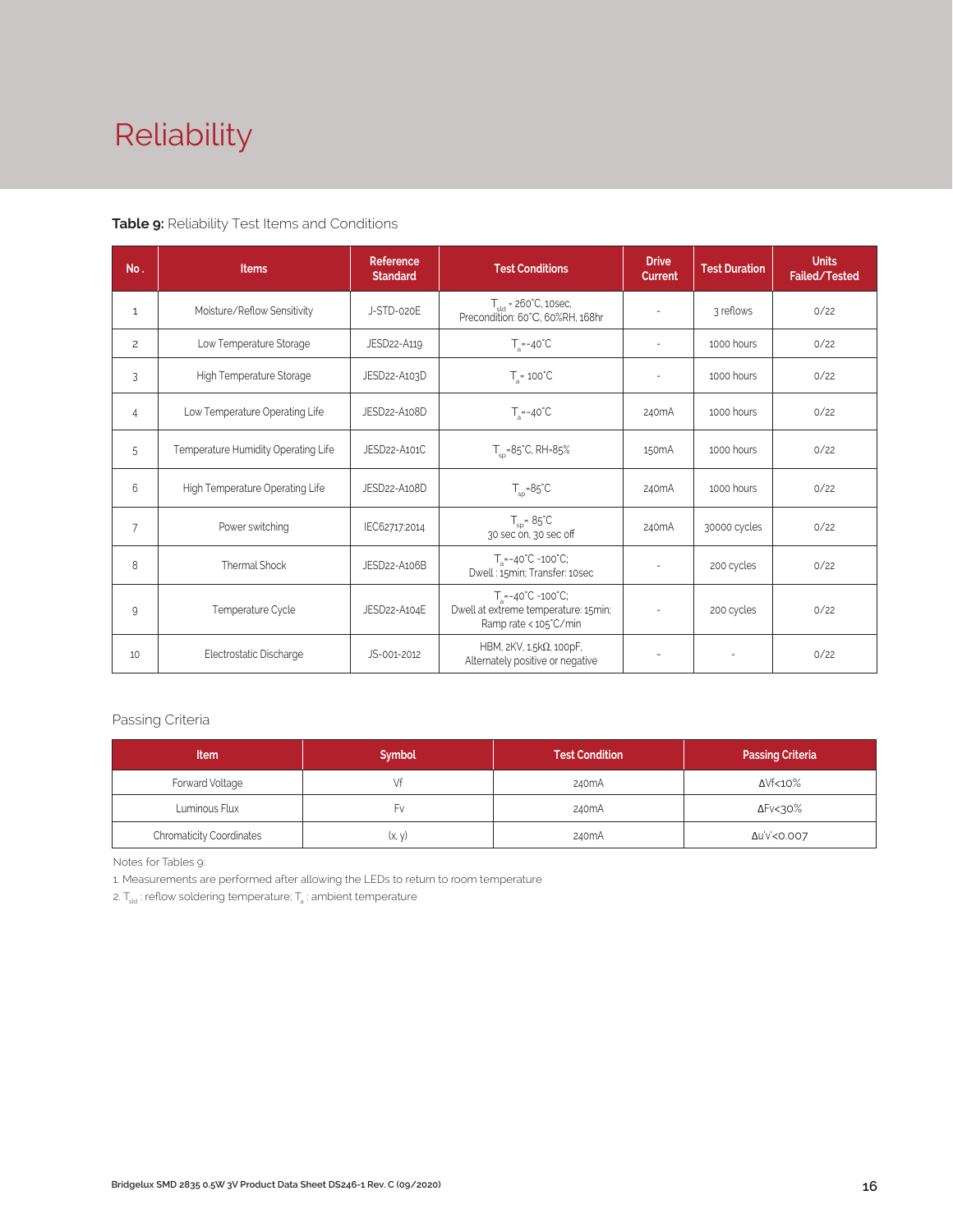### Reflow Characteristics

#### **Figure 11 : Reflow Profile**



| <b>Profile Feature</b>                                                 | <b>Lead Free Assembly</b> |  |
|------------------------------------------------------------------------|---------------------------|--|
| Temperature Min. (Ts_min)                                              | $160^{\circ}$ C           |  |
| Temperature Max. (Ts_max)                                              | $205^{\circ}$ C           |  |
| Time (ts) from Ts_min to Ts_max                                        | 60-150 seconds            |  |
| Ramp-Up Rate (TL to Tp)                                                | 3 °C/second               |  |
| Liquidus Temperature (TL)                                              | 220 °C                    |  |
| Time (TL) Maintained Above TL                                          | 60-150 seconds            |  |
| Peak Temp(Tp)                                                          | 260 °C max.               |  |
| Time (Tp) Within 5 °C of the Specified Classification Temperature (Tc) | 25 seconds max.           |  |
| Ramp-Down Rate (Tp to TL)                                              | 5 °C/second max.          |  |
| Time 25 °C to Peak Temperature                                         | 10 minutes max.           |  |

#### **Figure 12 : Pick and Place**



Note for Figure 12:

1. When using a pick and place machine, choose a nozzle that has a larger diameter than the LED's emitting surface. Using a Pick-and-Place nozzle with a smaller diameter than the size of the LEDs emitting surface will cause damage and may also cause the LED to not illuminate.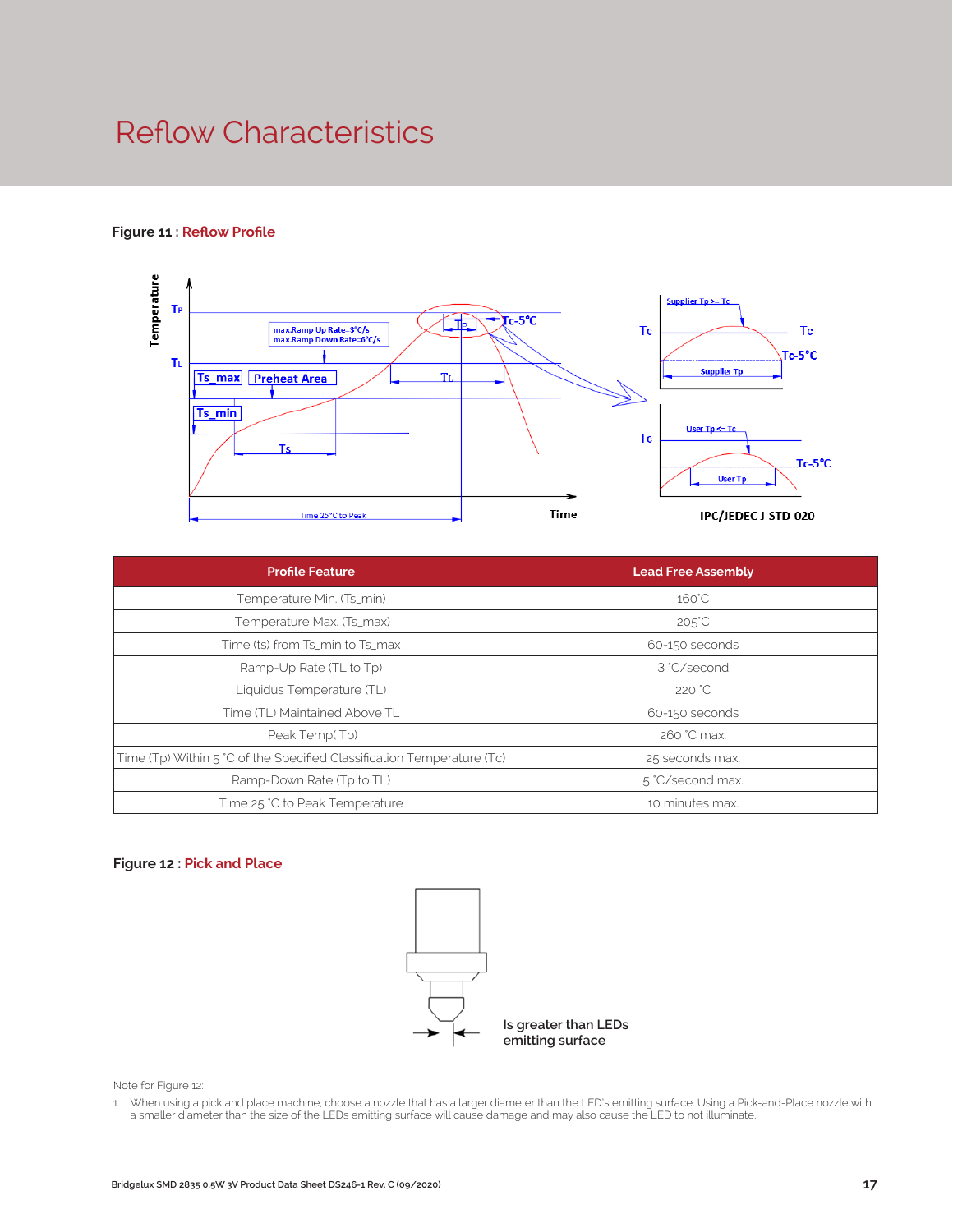### Packaging

#### **Figure 13: Emitter Reel Drawings**



Note for Figure 13:

1. Drawings are not to scale. Drawing dimensions are in millimeters.

### **Figure 14: Emitter Tape Drawings**





Note for Figure 14:

1. Drawings are not to scale. Drawing dimensions are in millimeters.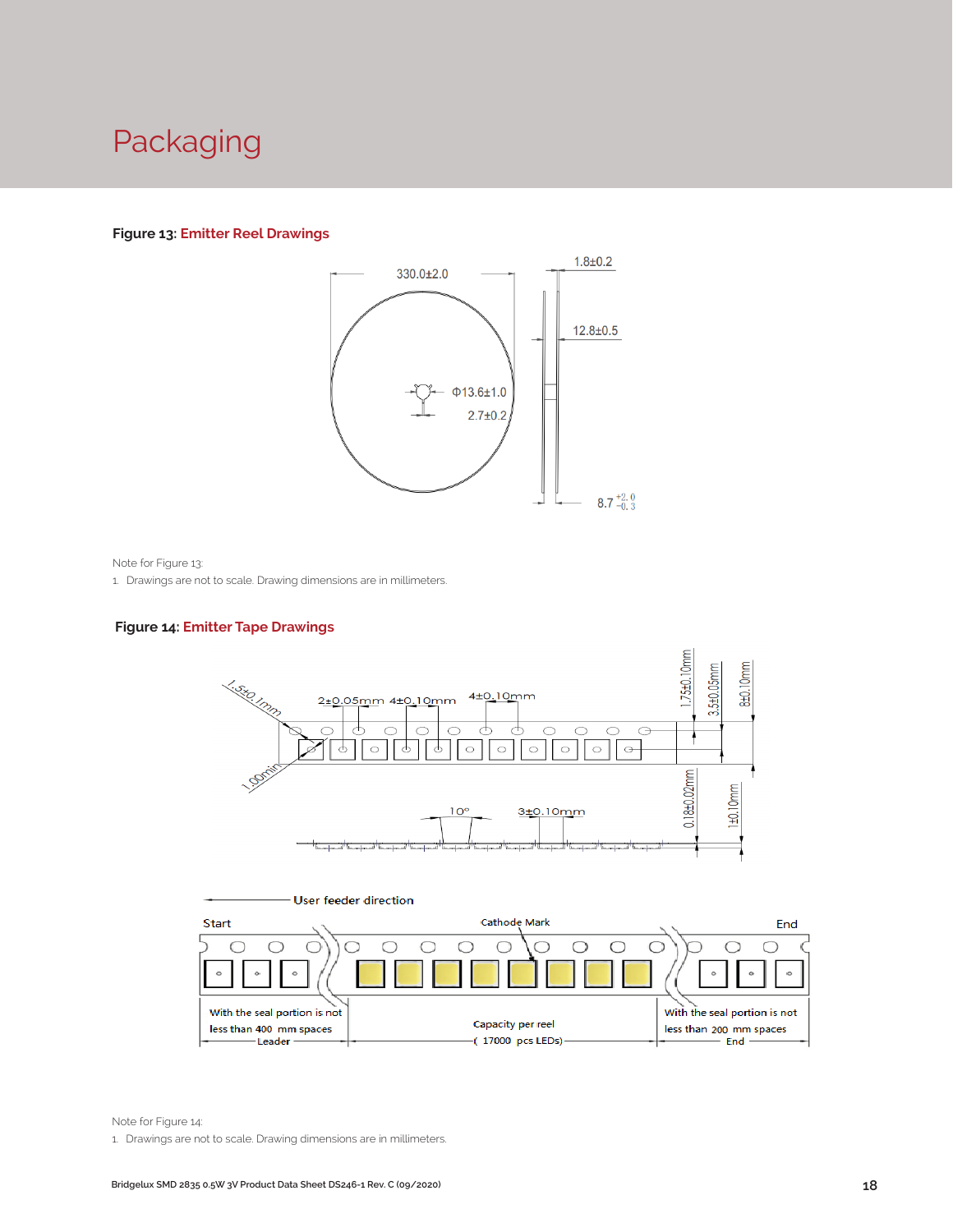# Packaging



### **Figure 15: Emitter Reel Packaging Drawings**

Note for Figure 15:

1. Drawings are not to scale.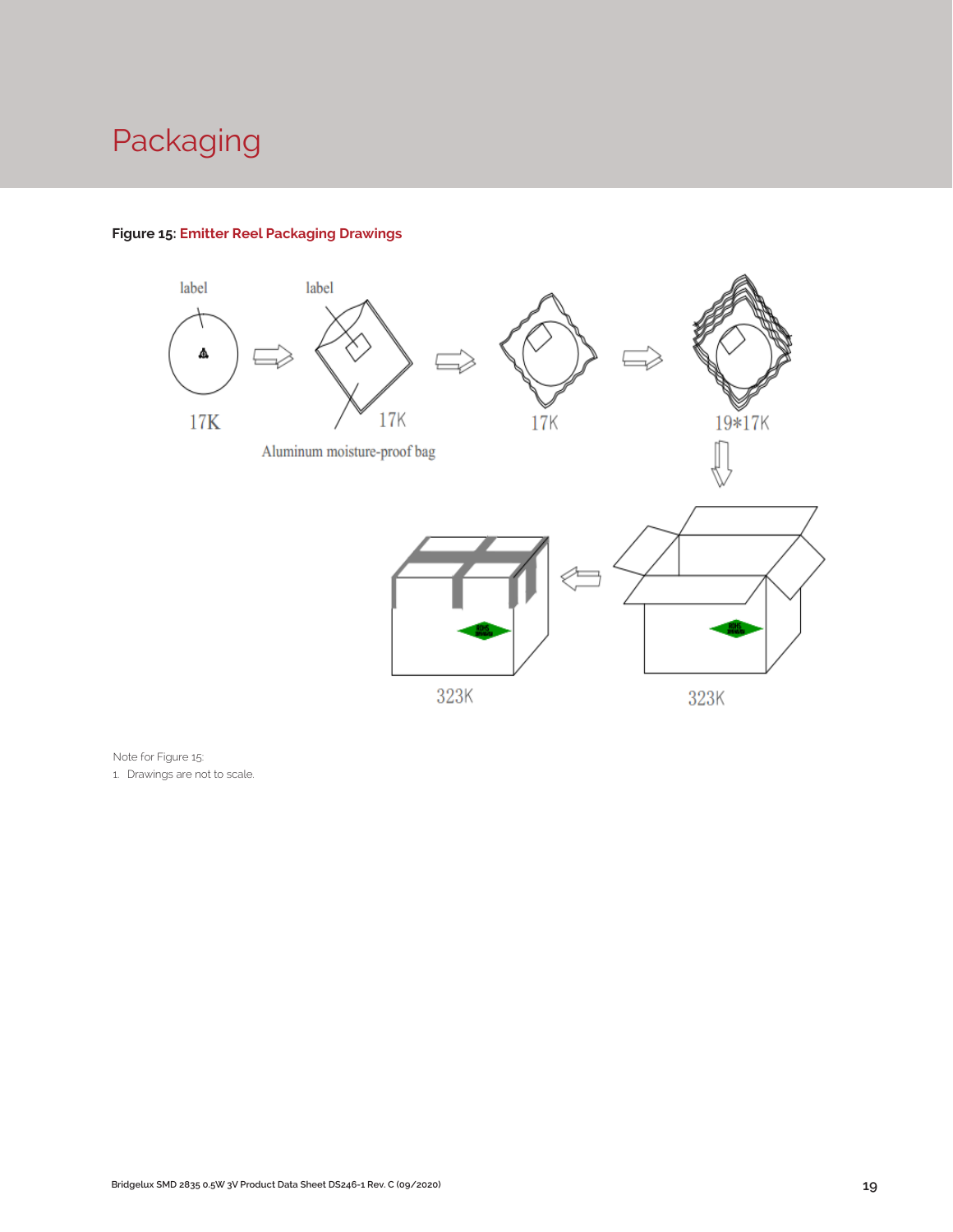# Design Resources

Please contact your Bridgelux sales representative for assistance.

### **Precautions**

#### **CAUTION: CHEMICAL EXPOSURE HAZARD**

Exposure to some chemicals commonly used in luminaire manufacturing and assembly can cause damage to the LED emitter. Please consult Bridgelux Application Note AN51 for additional information.

#### **CAUTION: EYE SAFETY**

Eye safety classification for the use of Bridgelux SMD LED emitter is in accordance with IEC specification EN62471: Photobiological Safety of Lamps and Lamp Systems. SMD LED emitters are classified as Risk Group 1 when operated at or below the maximum drive current. Please use appropriate precautions. It is important that employees working with LEDs are trained to use them safely.

#### **CAUTION: RISK OF BURN**

Do not touch the SMD LED emitter during operation. Allow the emitter to cool for a sufficient period of time before handling. The SMD LED emitter may reach elevated temperatures such that could burn skin when touched.

### **CAUTION**

#### **CONTACT WITH LIGHT EMITTING SURFACE (LES)**

Avoid any contact with the LES. Do not touch the LES of the emitter or apply stress to the LES (yellow phosphor resin area). Contact may cause damage to the emitter

Optics and reflectors must not be mounted in contact with the LES (yellow phosphor resin area).

### Disclaimers

#### **MINOR PRODUCT CHANGE POLICY**

The rigorous qualification testing on products offered by Bridgelux provides performance assurance. Slight cosmetic changes that do not affect form, fit, or function may occur as Bridgelux continues product optimization.

#### **STANDARD TEST CONDITIONS**

Unless otherwise stated, LED emitter testing is performed at the nominal drive current.